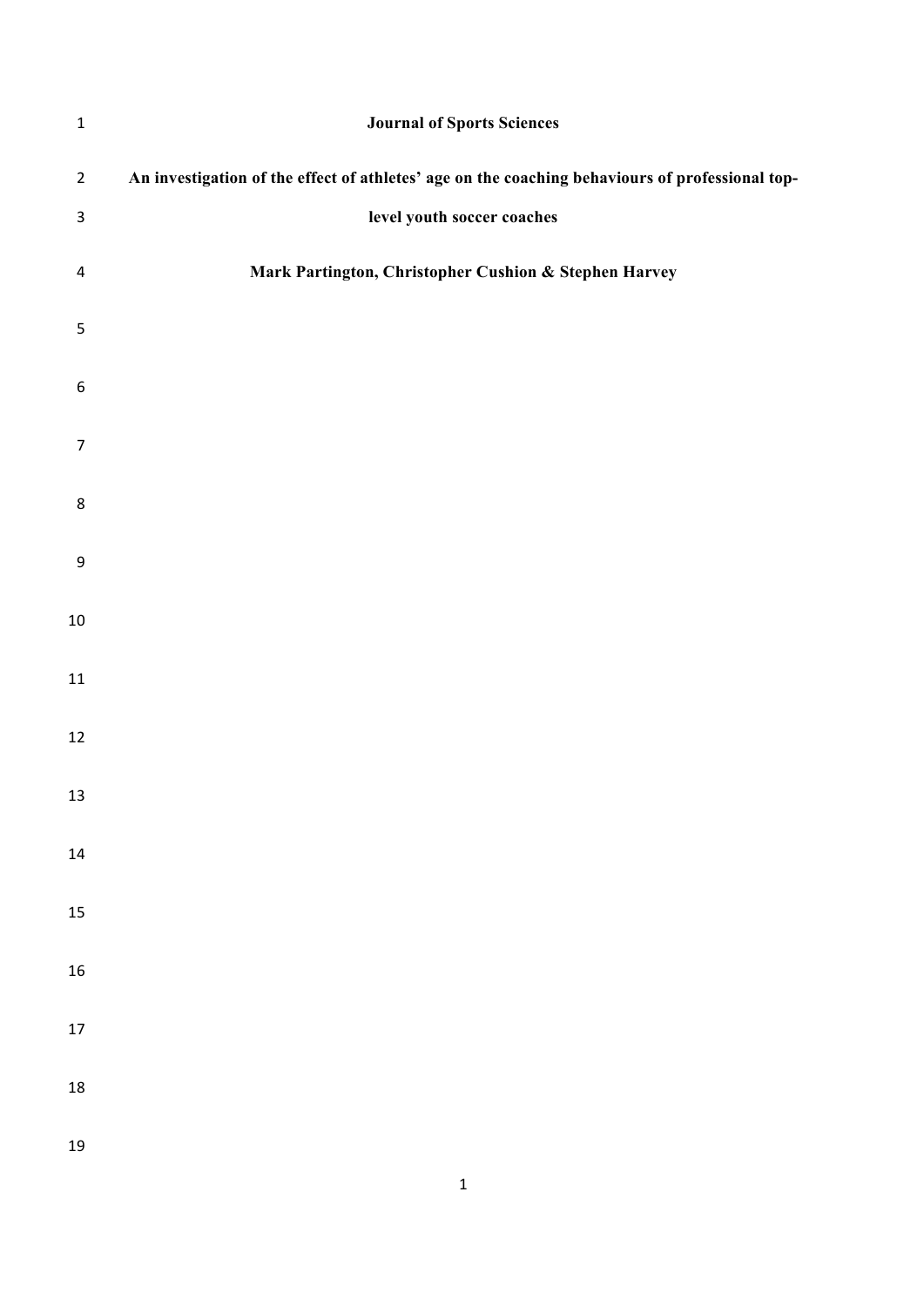Abstract

 The aim of the study was to investigate the behaviours, cognitive processes and practice activities of twelve English youth professional soccer coaches across six different age groups. Systematic observation data were collected using a modified version of the Coach Analysis and Intervention System which provided a detailed analysis of coaching behaviours performed during practice. Interpretive interviews were then triangulated with the behavioural data to identify the cognitive processes underlying the behaviours performed. The behavioural results showed that the coaches of the younger age groups used more instruction and the coaches of the older age groups used more divergent questioning and significantly more total feedback and punitive behaviours. The coaches of the younger age groups used more training form activities than the coaches of the older age groups who used more playing form activities. However, the interviews revealed that instead of the age of athletes' directly affecting the cognitive process of coaches it was in fact the coaches underlying beliefs about coaching, their previous experiences and perceived pressures from the context that determined the behaviours performed.

Keywords: *Coaching behaviour, practice activities, soccer, youth*

- 
- 
- 
- 
-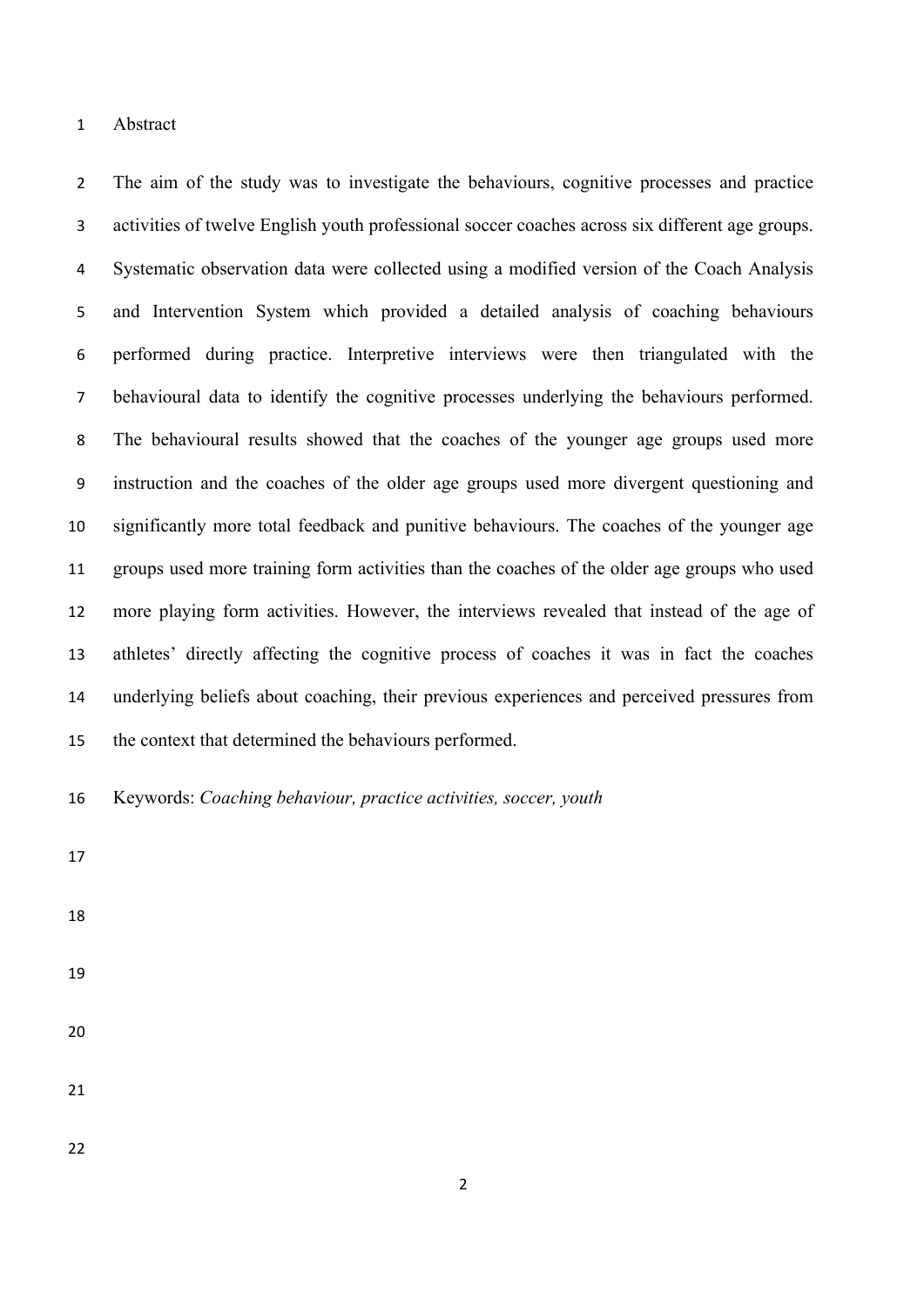Introduction

 As Harwood (2008) demonstrates professional soccer presents a living and ecologically sensitive version of a full long-term player-development model (Côté, 1999; Côté & Hay, 2002; Côté, Baker & Abernethy, 2003), a highly organized and structured community of schoolboy academy (8–16 years), apprentice academy (16–19 years) and senior players. In such models coaching and development programs or systems geared toward shaping performance-enhancement are required to be appropriate to the player's age and stage of development (Fraser-Thomas, Côté & Deakin, 2005; Holt & Dunn, 2004; Smith & Smoll, 2007); central to this process coaches have the powerful and unique potential to influence athlete development (Côté, Bruner, Erickson, Strachan & Fraser-Thomas, 2010; Poczwardowski, Barott & Jowett, 2006) while significantly influencing and controlling performance, in addition to impacting upon the social and cultural dynamics of the environment (Cushion, Ford & Williams, 2012a; Smoll & Smith, 2002). Coaches' actions significantly impact players' behaviours, cognitions and affective responses, influencing what is learned and achieved (Mageau & Vallerand, 2003; Smoll & Smith, 2002), as well as their social and emotional well-being (Cushion et al., 2012a; De Marco, Mancini & Wuest, 1996; Horn, 2002; Jones, Housner & Kornspan, 1997).

 In addition to the performance demands of the sporting environment, coaches must be aware of how the needs of athletes change across the developmental spectrum, from 20 childhood to adulthood (Côté & Gilbert, 2009). Importantly, athletes' outcomes and coaches' knowledge are characterized differently, at different stages of an athlete's development, for example, developing a 10 year-old soccer player will require different coaching expertise than developing Olympic or professional level players (Côté & Gilbert, 2009). A mismatch between children's developmental needs and coaching behaviours leads to more dropout,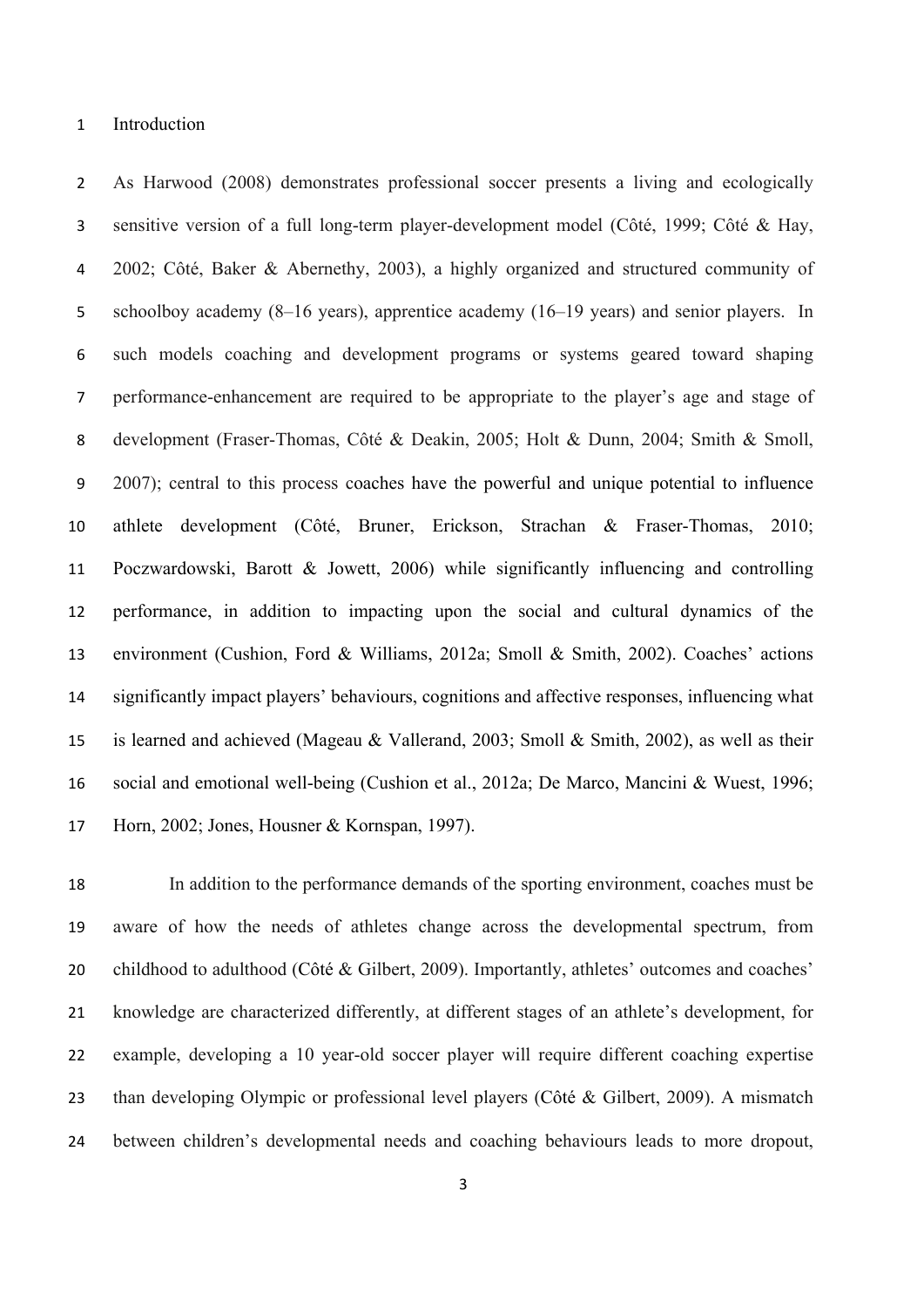injuries, and shorter careers than when children are trained by a competent age appropriate coach (Fraser-Thomas, Côté & Deakin, 2008a, Fraser-Thomas et al., 2008b; Wall & Côté, 2007). However, to ensure positive coaching experiences for athletes, "significantly more 4 understanding of appropriate athlete-centered coaching is necessary" (Côté et al., 2010, p. 64). This includes recognition that differences in coaching are required for athletes of different age and competitive level (Côté et al., 2010; Côté & Fraser-Thomas, 2007). In particular, Smith and Smoll (2007) suggest it is important that coaches' vary behaviour to adapt to athletes' age, and recommendations about coaching children and youth athletes exist. For example, coaches should use behaviours that build confidence and support the athletes' self-worth to increase self-esteem (Côté et al., 2010; Lyle & Cushion, 2010). Moreover, 'positive' coaching behaviours create opportunities for optimal progression and development, while appropriate positive feedback, reinforcement, praise and hustle will develop intrinsic motivation and confidence (Hays, Maynard, Thomas & Bawden, 2007). As well as using specific positive and developmental coaching behaviours, youth sport coaches should provide positive supportive relationships and act as role models (Lerner, Fisher & Weinberg, 2000).

 However, despite prescriptions *for* coaching, there have been relatively few investigations *of* coaching particularly against the backdrop of athlete or contextual variables such as age. For example, Morgan, Spray and Harwood (2008) investigated 60 coaching sessions of 15 English Premier League Academy soccer coaches at three different age groups (U12, U15, and U18) and found instruction and feedback most frequently used with older players (under 18's), whereas demonstration and questioning had the highest frequency with younger age groups (under 12's). While Ford, Yates and Williams (2010) examined how the use of different coaching behaviours is influenced by the specific practice activity in which athletes engage or by the skill and age of the athletes. Ford et al. (2010) also investigated the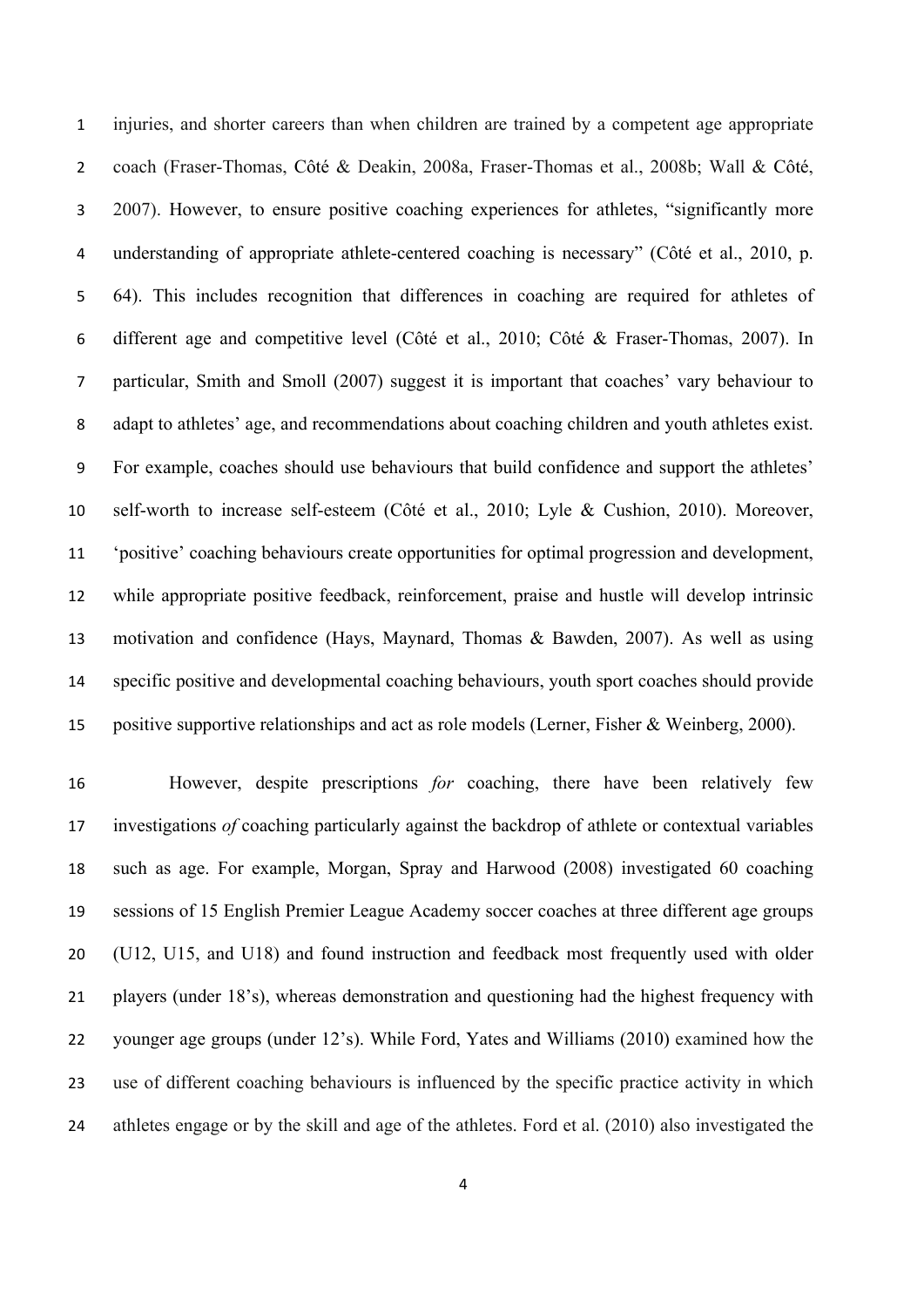extent to which coaches alter their practice activities and behaviours as a function of the age and skill of players. Ford et al. (2010) examined 70 coaching sessions across three different ages (9, 13, and 16 years) and skill level (English Premier League Youth Academy, English Football League Schools of Excellence, and Recreational). Significantly, in contrast to Morgan et al. (2008) these authors reported that, despite a recommended shift as players' age and improve in skill, coaching behaviour did not change as a function of the age, or skill level of the players coached (Ford et al., 2010). Therefore, in the development and evaluation of prescriptions for youth coaches, there remains a need to undertake detailed investigations to determine what coaches actually do (Gallimore & Tharpe, 2004; Smith & Cushion, 2006).

 Systematic observation is a recognised methodology (cf. Partington & Cushion, 2013a; Potrac, Jones, & Cushion, 2007) with a significant body of research focused specifically on coach behaviour (Gilbert & Trudel, 2004) that identifies 'instruction' as the most frequently used behaviour by soccer coaches (e.g., Cushion & Jones 2001; Ford et al., 2010; Kahan 1999; Millard 1996; Partington & Cushion, 2013a; Potrac et al., 2007). However, observation instruments are limited in that they only measure direct styles of coaching (Cushion, Harvey, Muir & Nelson, 2012b; Sherman & Hasan, 1984; Smith & Cushion, 2006). As such, behavioural research is unable to provide insight into the cognitive process underlying behaviours (Cushion et al., 2012b; Gilbert & Trudel, 2004; Partington & Cushion, 2013a). Identifying a coaches' cognitive process for the application of a particular behaviour has provided fresh insight into the obstacles challenging a coach when making decisions (Partington & Cushion, 2013b). Moreover, systematic observation, while useful, has generally not been designed with context in mind, and its application has often assumed that both coaches and coaching are homogenous across contexts. This, arguably, has led to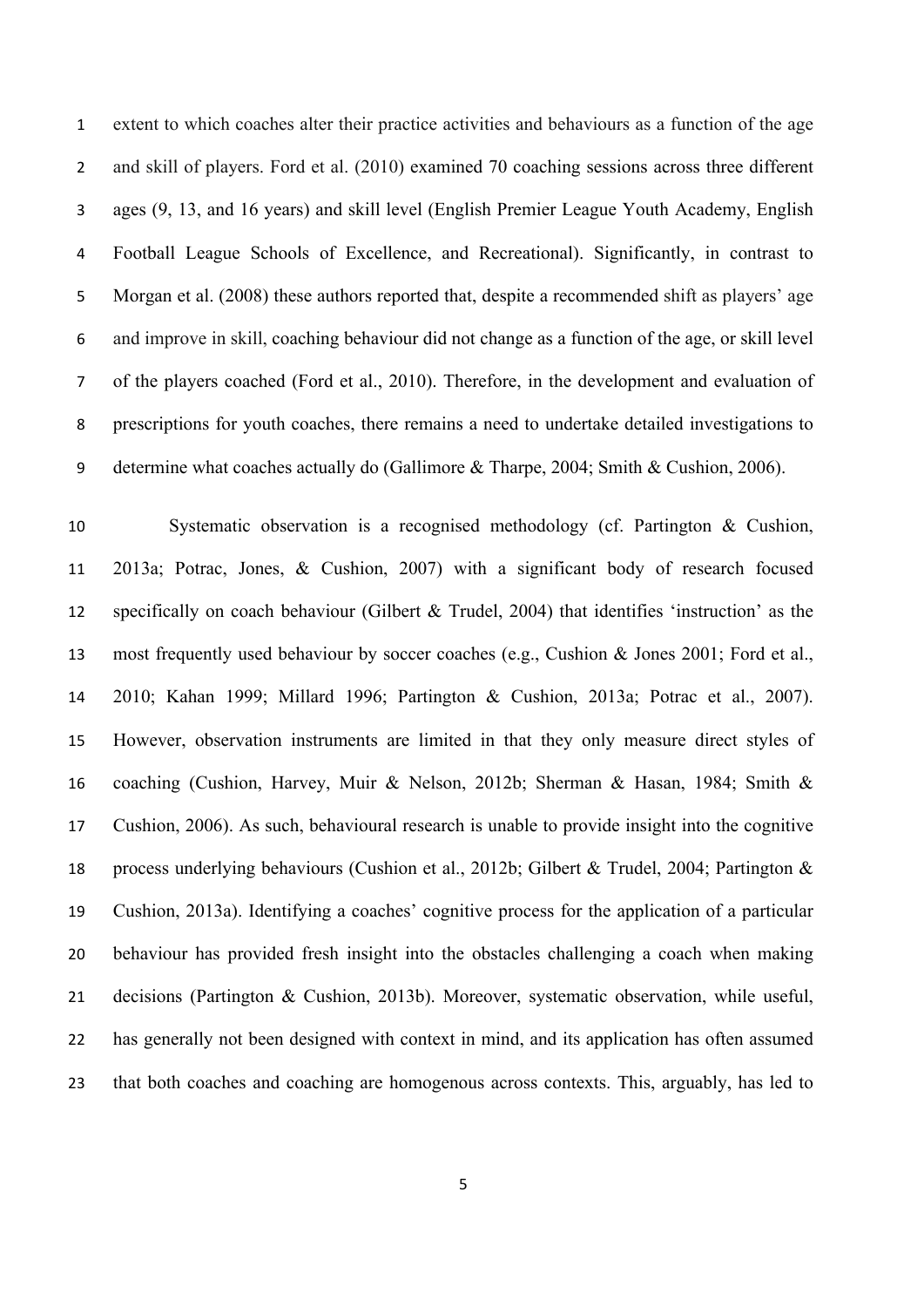overly simplistic description and a down-playing of contextual and mediating factors impacting behaviours recorded such as athletes' age (Brewer & Jones, 2002).

 Despite the overall quantity of behavioural research carried out, coaching behaviours (e.g. Cushion & Jones, 2001) and practice activities (e.g. Deakin & Cobley, 2003) have tended to be examined in isolation and coaching treated as homogenous (Cushion et al., 2012a; Ford et al., 2010; Partington & Cushion, 2013a), with limited specific examination of the impact of contextual and mediating factors. However, there is "no stereotypic coaching personality or set of behaviours which leads to success in coaching" (Markland & Martinek, 1988, p. 299). Yet, there is evidence to link effective coaching and player learning to the quality of the coaches' instructional behaviour (e.g., Carreira Da Costa & Pieron, 1992; DeMarco et al., 1996; Gallimore & Tharp, 2004; Hodges & Franks, 2004). Moreover, there are scientific principles that underlie the provision of effective instruction (Cushion et al., 2012a; Hodges & Franks, 2004). However, attempting to apply the findings from an analysis of behaviour or practice in prescriptive ways ignores the particular context under which those studies have been conducted (Douge & Hastie 1993; Kahan, 1999). Importantly, the aggregation of behaviours provides evidence of certain patterns of behaviour and use of particular behaviours permeating coaching, providing a commonality of practice that cannot be ignored (Cushion, 2010).

 So, despite its limitations Cushion et al. (2012a) argue systematic observation has an essential functional step in answering the question: What is going on here? In addition, research should consider the cognitive process for the behaviours of individual coaches, to 22 identify how they operate within particular contexts, and how contextual factors such as 23 players age mediate their practice (Partington & Cushion, 2013b). Sophisticated systematic observation that identifies coach behaviour is supported by methods to uncover the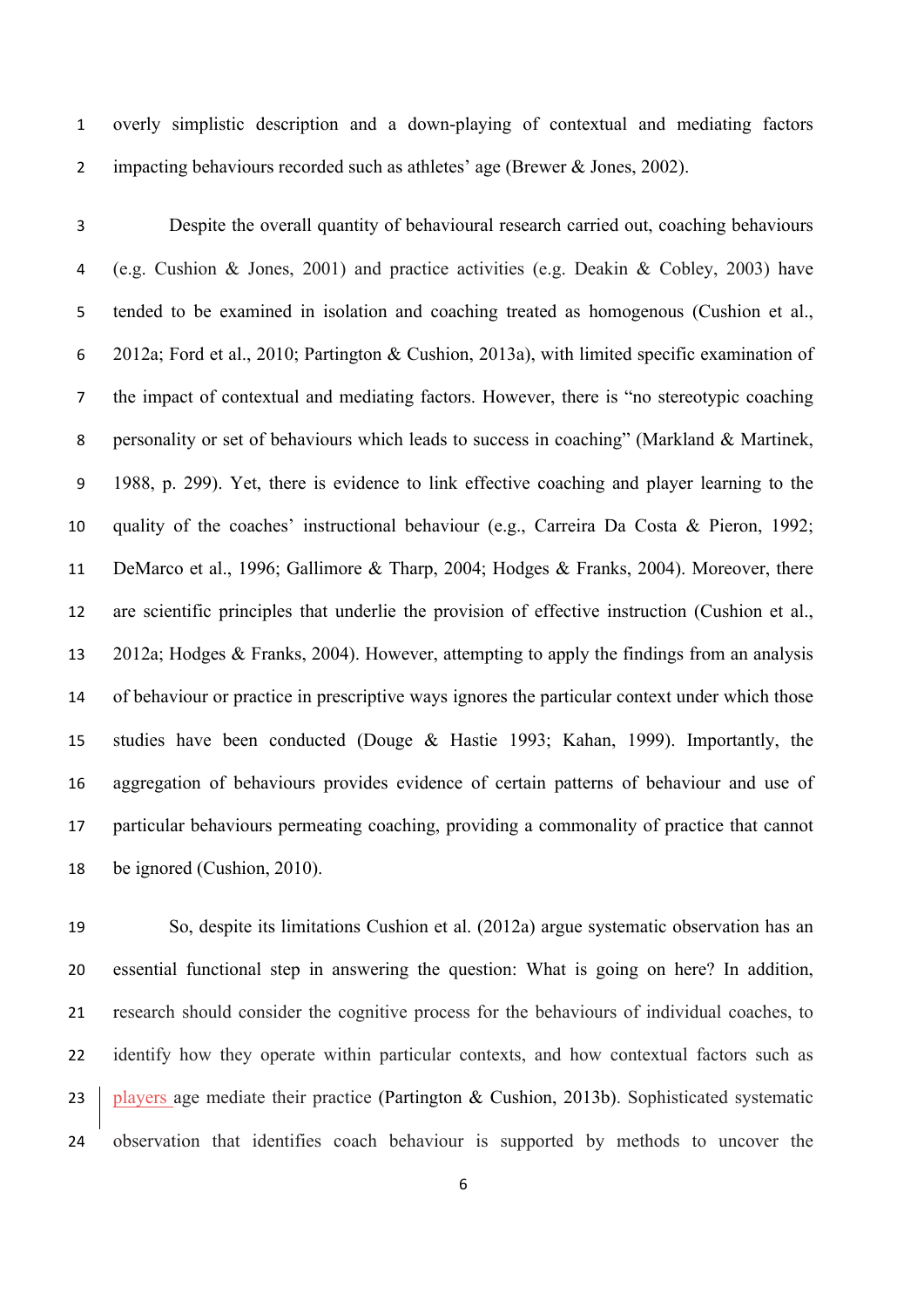underpinning knowledge and strategies coaches' use, while providing a deeper understanding of the factors that coaches' believe explain their practice (Partington & Cushion, 2013a; Smith & Cushion, 2006). To achieve this, rigorous application of quantitative methods (e.g., observational techniques) complemented by sound interpretations of qualitative data have been recommended (Ford et al., 2010; Partington & Cushion, 2013a; Potrac, Jones & Armour, 2002; Smith & Cushion, 2006). Professional soccer particularly remains under- researched, with no mixed-methods research being applied to understanding the coaching behaviour and related mediating contextual factors of professional youth coaches.

 Therefore, the aim of the study was to build on studies in similar contexts using a sophisticated analysis tool combined with interpretive interviews to examine the relationship between coaching behaviour and practice type with the age and stage of development of the players. Systematic observation and interpretive interviews were used to describe coaching behaviour, and to identify the 'how' and 'why' of these behaviours according to the age and stage of development of the athletes being coached, establishing what factors influence specific behaviours and practice.

*Setting* 

 The setting was an English Football Association Premier League Centre of Excellence, the highest division of professional male football in England. Data were collected mid-season (November to March) over 16 weeks from all available age groups (under 10's, 11's, 12's, 13's, 14's and a combined under 15/16's) with each group having two coaches. The rationale for splitting the age groups for the study were informed by the organisation of the Centre of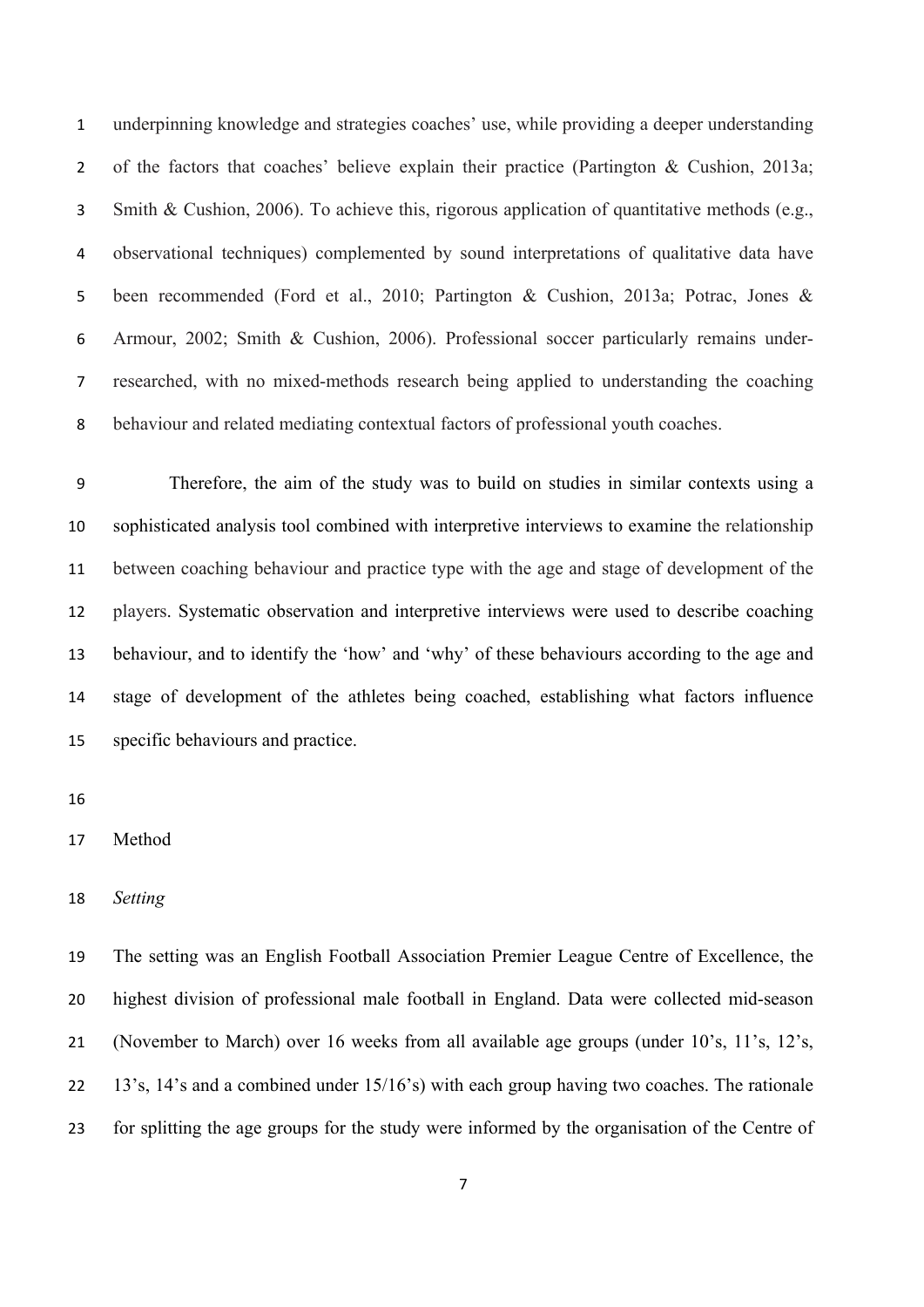Excellence i.e. the sport divides the ages this way; previous research (Ford et al. 2010) split coaches into three categories (under 9, under 13, and under 16 years) also following the splits inherent within the sport; and Côté's (1999) three stages of development in sport, sampling (age 6-12), specializing (age 13-15) and investment (age 16+ years) which suggest differential coaching within each of the stages and ages. The coaching programme consisted of two training sessions and one game per week, a total of five hours. The two coaches each led one of the sessions however during games they worked together. The coaches' role was to develop players to progress to the next age group and onto gain a professional contract. Progression was decided by the Centre of Excellence manager and youth team (under 18's) coach.

# *Participants*

 Twelve male professional youth soccer coaches with an average of 8 years coaching 13 experience (*SD* = 4 years) and aged 18-52 ( $M = 32$  years; *SD* = 11.14 years) participated.

\*Insert Table 1

 Eight of the coaches (under 12's to under 15/16's) held the Union of European Football Associations (UEFA) B Coaching Licence and four of these coaches had attained a teaching qualification (one under 12 coach, one under 13 coach and both under 14 coaches). The remaining four coaches held the Football Association Level 2 Coaching Award and were undertaking the B licence (under 10's and under 11's). Additionally, two of the coaches had played professional football at the top-level in England (under 15/16's coaches).

# *Systematic observation*

 Systematic observation allows a trained observer to use a set of guidelines and procedures to 23 observe, record and analyse observable events and behaviours (Franks, Hodges & More,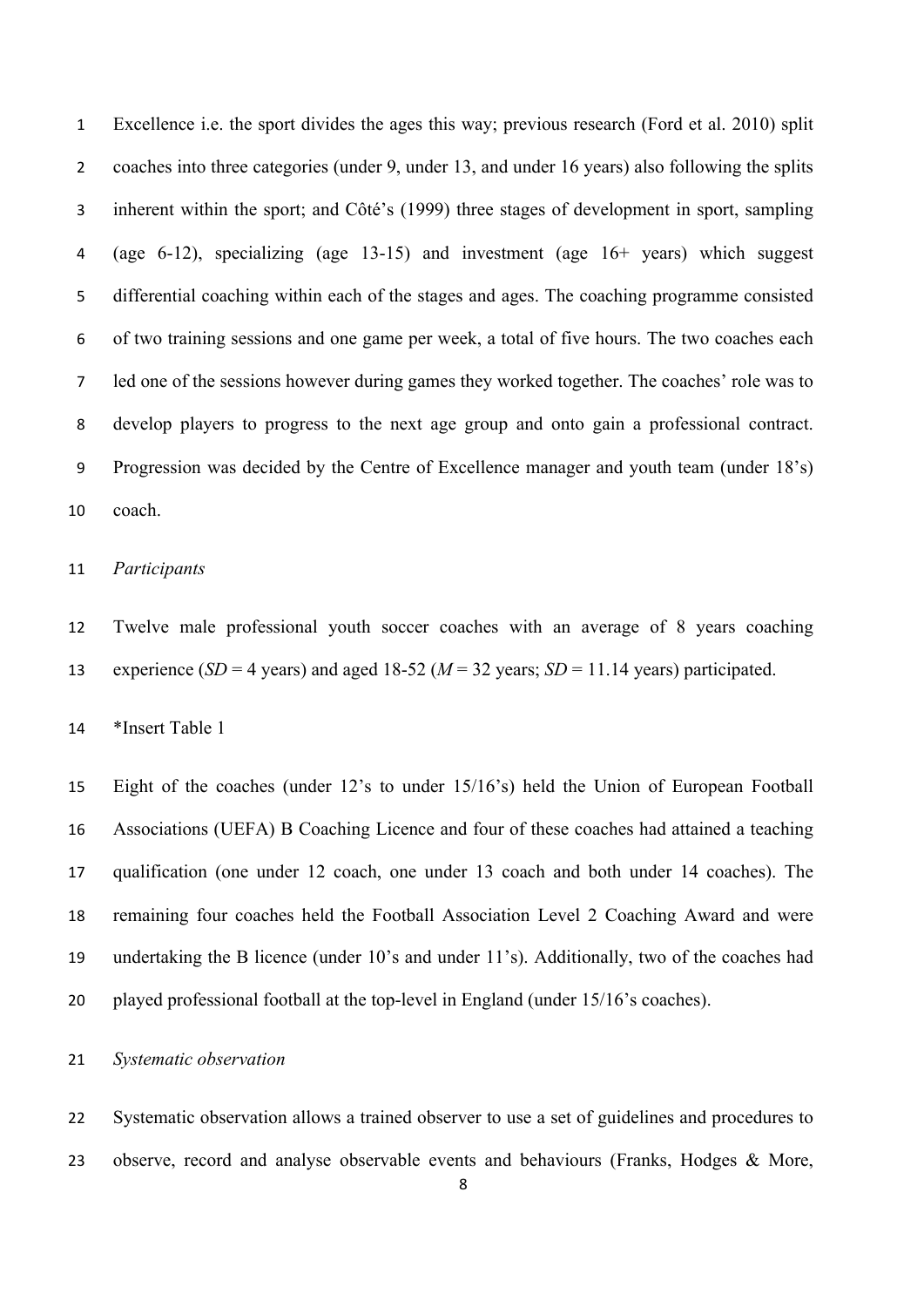2001). A modified version of the Coach Analysis Intervention System CAIS (see Cushion et al., 2012b) was used where the feedback category was split into knowledge of results and knowledge of performance because this had been highlighted by the coach's in a previous study (cf. Partington & Cushion, 2013a). Only the primary behaviours of the CAIS were utilised (see table 1).

\*Insert Table 2.

#### *Interpretive interviews*

 Systematic observation provided detailed descriptive quantitative data, while interpretive interviews provided in-depth analysis and insight into the cognitive processes of coaches' behaviour and practice (e.g., Ford et al., 2010; Smith & Cushion, 2006). The study used semi- structured interviews with questions derived from the CAIS behaviour categories (see table 2), and the observation of the coaches. For example the use of instruction, feedback, questioning, verbal/non-verbal and management behaviours. The first stage was for the individual coaches to discuss their behaviours, practice and rationale. The second stage included the actual CAIS behaviour and practice time data being presented. The third stage of the interview was based on the actual behaviours and practice activities to add further discussion of any relevant themes.

#### *Procedure*

#### *Systematic observation*

 The twelve participants were filmed over 67 training sessions with 3,728 minutes of training 21 recorded. Each participant was filmed during between 5 and 9 ( $M = 6.66$ ,  $SD = 1.37$ ) training sessions. Four trained coder's with experience of systematic observation (Hughes & Franks, 2004) coded the data separately allowing time to analyse all aspects of the footage to increase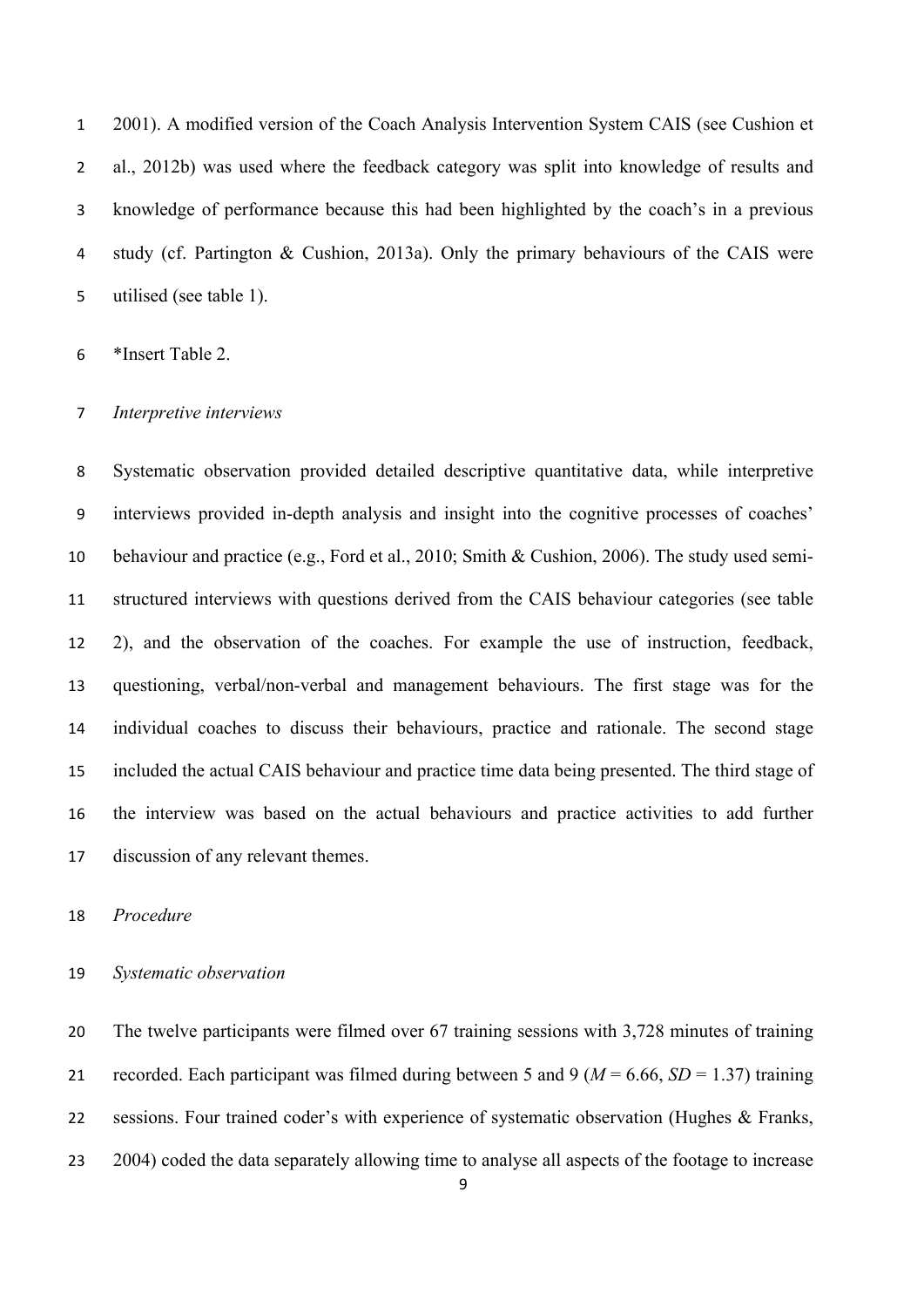validity and reliability of the coding (Patton, 1990). Two observer agreement procedures were undertaken using inter and intra observer reliability tests. Both inter and intra observer reliability for this study exceeded the 85% agreement criterion (van der Mars, 1989), the former of 92.5% (*SD* = 2.49), and the latter 90.2% (*SD* = 1.89).

### *Interviews*

 The interviews took place after the systematic observation. The findings from the CAIS systematic observations structured the interview schedule to ensure relevant topics were covered. The coaches' individual behaviour percentages and practice time were identified in the second part of the interview, which provided further discussion and clarification. The combined use of open questions and probe question allowing issues to be explored fully until saturation was deemed to have occurred (indicated by no new information being added) (i.e. What makes you coach that way?) (Glaser & Strauss, 1967). Similar lead questions were asked of all participants to obtain consistent responses in terms of depth and complexity (i.e. Describe how you coach?) (Patton, 1990). Each interview lasted between 30-60 minutes. Participants were provided a copy of their transcribed interview, all twelve coaches after minor modifications agreed this was an accurate account. The transcribed interviews were then discussed with the primary researcher to ensure accuracy of the content before data analysis took place.

# *Data Analysis*

# *Coaching behaviours*

 Overall, data were collected on 12 coaching behaviours for each coach. The categories of coaching behaviours acted as the dependent variables for this study (i.e. instruction (x3), 23 questioning  $(x2)$ , feedback  $(x3)$ , silence  $(x2)$  and punitive  $(x2)$ ). For example, pre-instruction,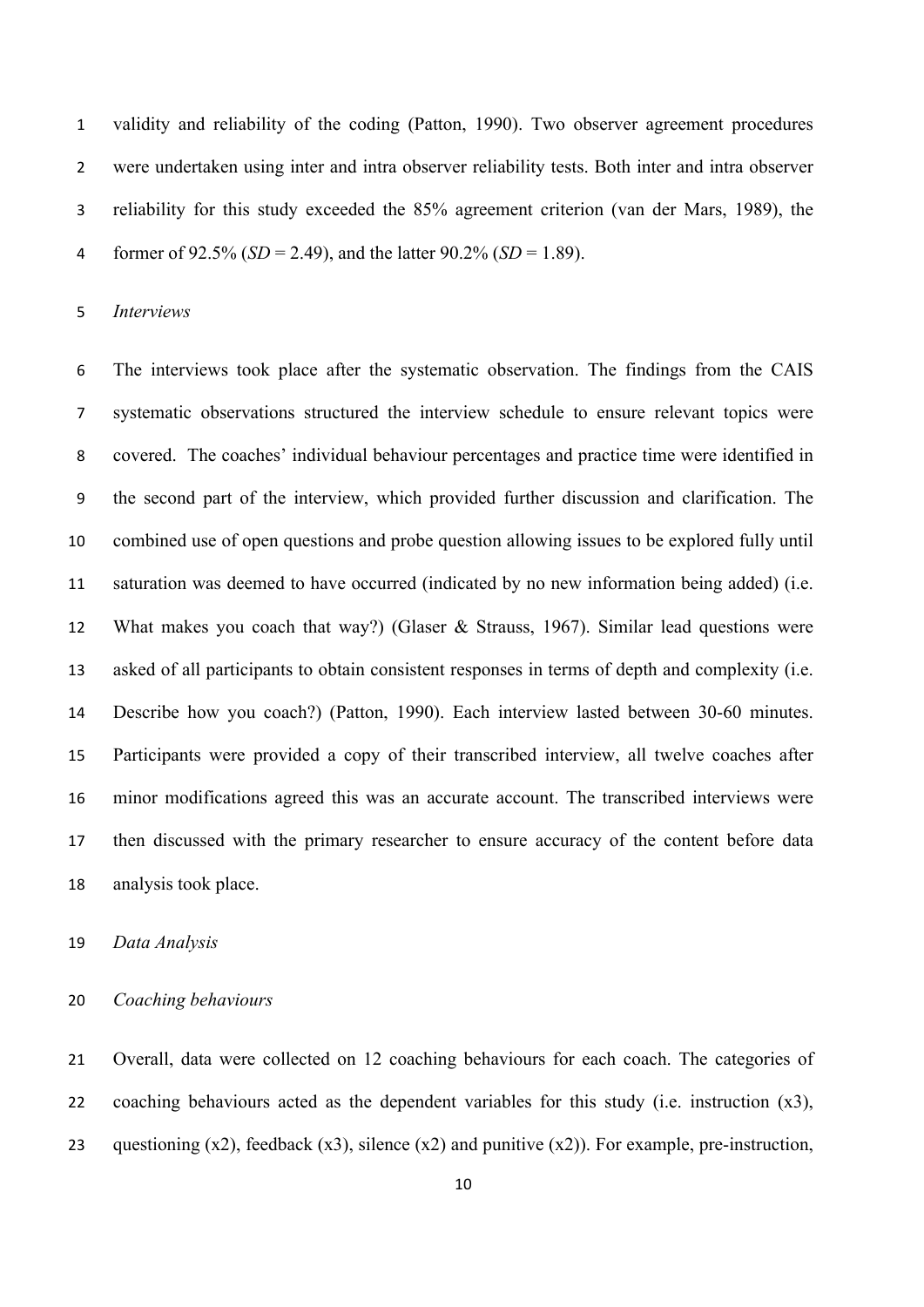concurrent instruction and post-instruction were the three dependent variables grouped within 'instruction'. The rest of the dependent variable groupings can be seen in Table 3, and these are organised by three age groups (i.e. U10-11, U12-13 and U14-15/16) that served as the independent variable for the study. Table 3 shows the total number of behaviours for each group of behaviours along with percentages and rate per minute. In line with previous coach behaviour studies (e.g., Partington & Cushion, 2013a; Potrac et al., 2002; Potrac et al., 2007; Smith & Cushion, 2006), inferential statistical analyses were conducted on the percentages of these data as a reliable variable (Ford et al., 2010).

 As there were five separate groups of coaching behaviour, five one-way multivariate analysis of variance (MANOVA) tests were conducted to assess if there would be one or more mean differences between the independent variable of age groups in each of the five groups of coaching behaviours. MANOVA was felt to be a suitable form of analysis and preferable to a series of separate univariate analysis of variance tests due to its ability to maximally discriminate between age groups on a linear combination of each set of multiple dependent variables while protecting against inflated type I error and additionally considering the inter-correlations between multiple variables in the analysis (Tabachnick & Fidell, 2007). To control for violations of assumptions such as the heterogeneity of variance between each of the behaviours as well as issues that may arise due to low sample size, the test statistic chosen for interpretation was Pillai's Trace which is the strongest against violations of assumptions in MANOVA (Tabachnick & Fidell, 2007).

 Firstly, an omnibus test for the MANOVA was conducted. If this omnibus test yielded a significant result, follow-up tests to the MANOVA were conducted via a series of one-way ANOVA's on each of the dependent variables. Finally, if the one-way ANOVAs revealed any significant differences in the data, a series of post-hoc analyses (Fisher's LSD) examined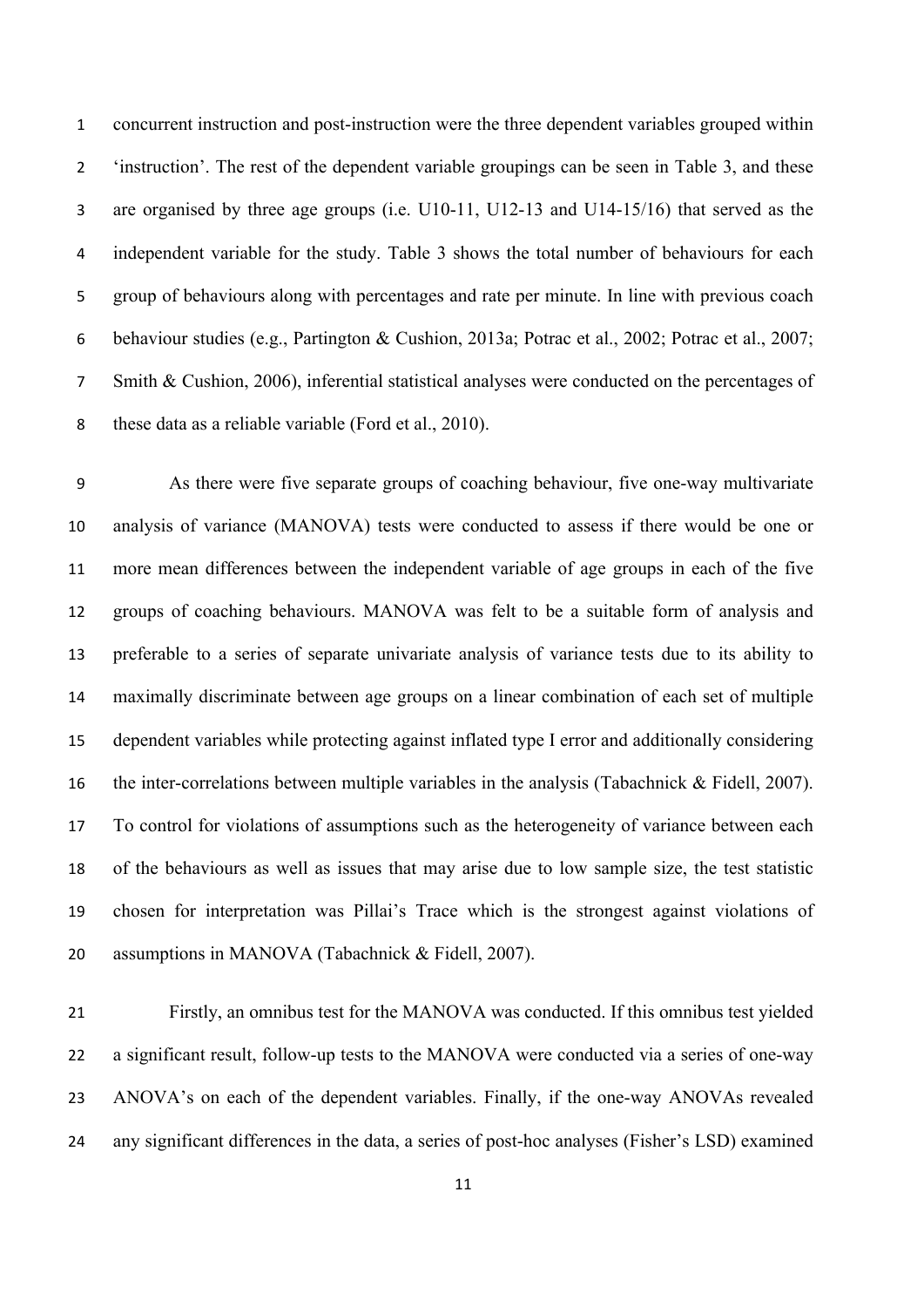if there were any individual mean differences across the individual coaching behaviours for each of the three age groups. Inferential statistical analyses were completed using the percentages data, as this recommended as a reliable variable (Ford et al., 2010). Results are reported at an alpha level of 0.05 for the initial MANOVA and Bonferroni corrected for the purposes of interpretation follow up analyses. For example, if there were two dependent 6 variables, the alpha level would be  $0.05/2 = 0.025$  (Tabachnick & Fidell, 2007).

### *Interpretive interviews data*

 Abductive analysis was implemented to allow both theory and practice to support the systematic observation data. Abductive analysis is a combination of deductive and inductive thinking that involves 'transition back and forth between data collection, reflection upon experience, and relating these to broader theoretical concepts' (Nelson & Cushion, 2006, p 177). The first stage was deductive as individual coaches discussed their behaviours, practice and cognitive rationale on themes determined by the researcher driven by theory (i.e. what coach behaviours are used and why?). After the CAIS data were presented to the coach mid- way through the interview, an inductive approach allowed other themes to be discussed (i.e. personal experiences, coach education). Interviews were tape recorded and transcribed verbatim. During the second stage interview transcripts were read and coded at a descriptive level (Patton, 1990). Descriptive coding refers to the marking of text segments in the transcripts with codes that can denote a text passage containing specific information in order to allow its retrieval (Patton, 1990). The codes were grouped into major categories and the transcripts were then analysed using the procedures and techniques of inductive content analysis (Patton, 1990). Exemplar quotations from the coaches are presented to illustrate the themes (cf. Sparkes, 1998).

Results and analysis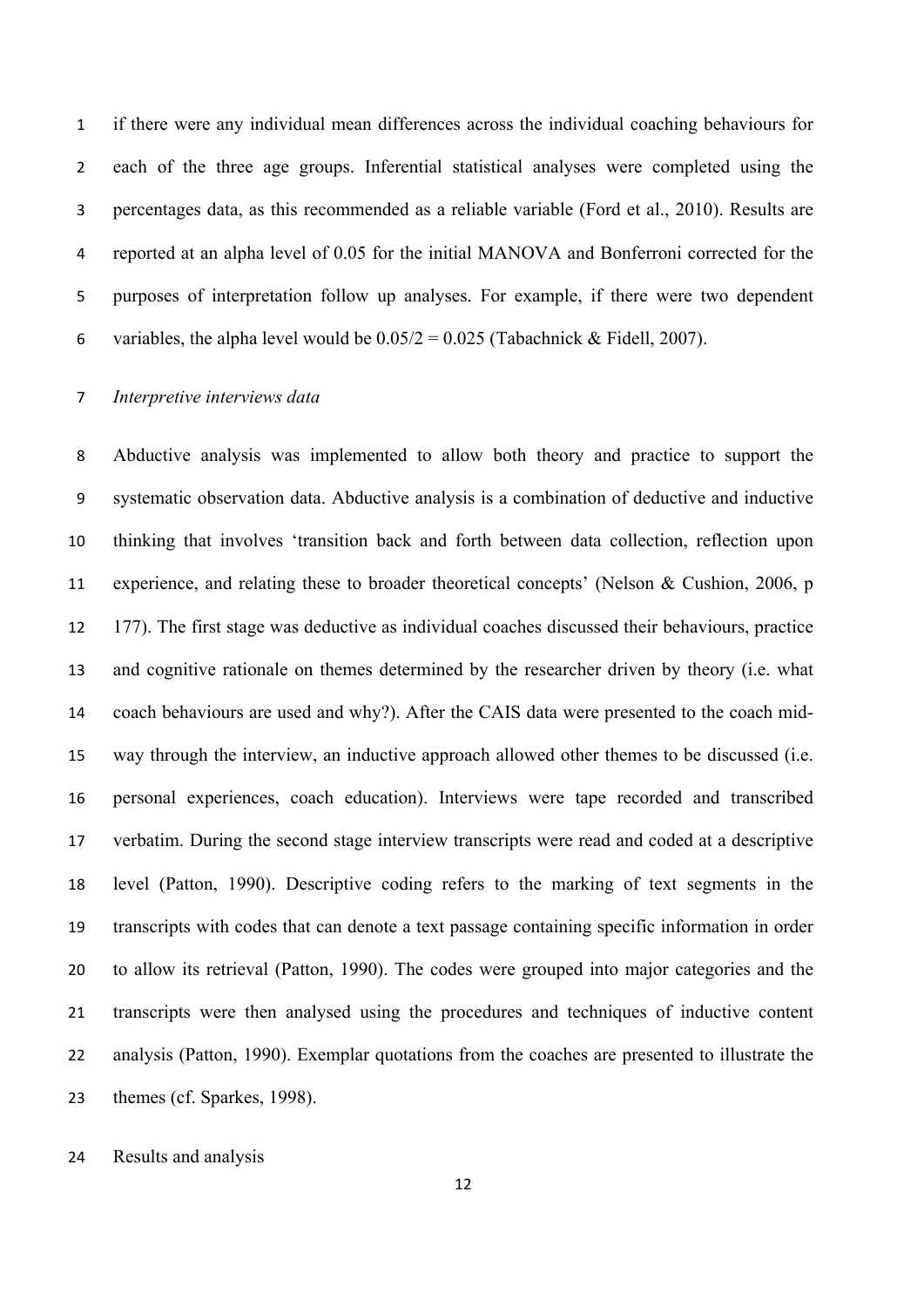*Coaching behaviours*

 A total of 33,775 recorded behaviours for the twelve coaches over 3,728 minutes practice time (see table 3) were recorded.

\*Insert Table 3

*Multivariate omnibus tests*

 A statistically significant MANOVA effect was obtained for punitive behaviours only Pillai's 7 Trace = .877,  $F(4, 18) = 3.517$ ,  $p < .05$ , although the result for feedback behaviours also 8 approached significance Pillai's Trace = .981,  $F(6, 16) = 2.569$ ,  $p = .06$  (see table 3). The multivariate effect size for punitive coaching behaviours and feedback behaviours was estimated at .439 and .491, respectively, which implies that 43.9% and 49.1% of the variance in the canonically derived dependent variable was accounted for by age. As a result of the significant omnibus test for punitive behaviours, a series one-way ANOVA was completed on this category.

# *One-way analysis of variance results and post-hoc tests*

 For punitive coaching behaviours, significant differences between age groups were observed for scolding coaching behaviours,  $F(2) = 9.997$ ,  $p < .01$ , partial  $\eta^2 = .690$  with post-hoc tests revealing significantly higher rates of scolding coaching behaviours between the U14-15/16 18 coaches ( $M = 4.05$ ) when compared to the U10-11 ( $M_{diff} = -3.15$ ,  $p < .01$ ) and U12-13 coaches (*Mdiff* = -2.90, *p* < .01), respectively (see table 3). Furthermore, while non-significant, another point to note was the markedly higher amount of knowledge of performance feedback 21 provided to the players by the U14-15/16 coaches  $(M = 9.975)$ , when compared to the 22 coaches of the U10-11 ( $M_{diff}$  = -7.38) and U12-13 coaches ( $M_{diff}$  = -5.35; see table 3).

*Practice*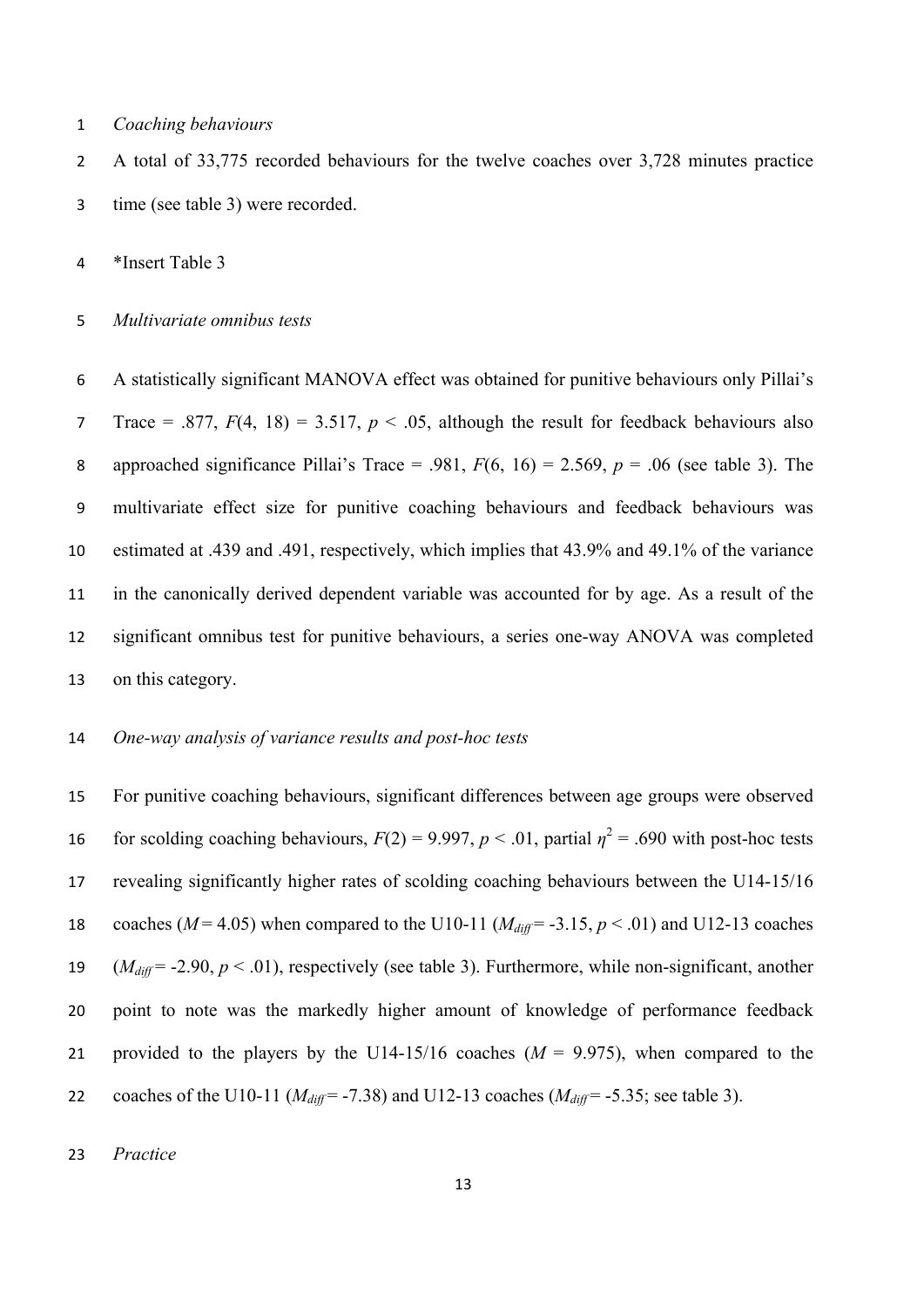| $\mathbf{1}$   | In total the coaches of the under 10's to under 15/16's used more training form activities      |
|----------------|-------------------------------------------------------------------------------------------------|
| $\overline{2}$ | (2042 minutes, 44%) than playing form activities (1686 minutes, 56%). The under 10's and        |
| 3              | 11's combined and the under 12's and 13's combined used more training form than playing         |
| 4              | form activities. Six out of the eight individual coaches in these two groups used more training |
| 5              | form than playing form. The under 14's and under 15/16's used more playing form than            |
| 6              | training form activities. Three out of the four individual coaches used more playing form than  |
| 7              | training form. These differences are outlined in table 4.                                       |
| 8              | *Insert Table 4                                                                                 |
| 9              | Interpretive Interviews                                                                         |
| 10             | Results from the abductive analysis from the interpretive interviews are presented (see tables  |
| 11             | 5-7). The key themes were:                                                                      |
| 12             | Cognitive rationale (for the use of different behaviours in relation to the age of the          |
| 13             | players).                                                                                       |
| 14             | Personal experiences and beliefs (influence on behaviours versus coach education or             |
| 15             | critical understanding).                                                                        |
| 16             | Poor understanding and awareness of behaviours implemented (how to use behaviours               |
| 17             | to develop players).                                                                            |
| 18             | *Insert Table 5.                                                                                |
| 19             | *Insert Table 6.                                                                                |
| 20             | *Insert Table 7.                                                                                |
| 21             | Discussion                                                                                      |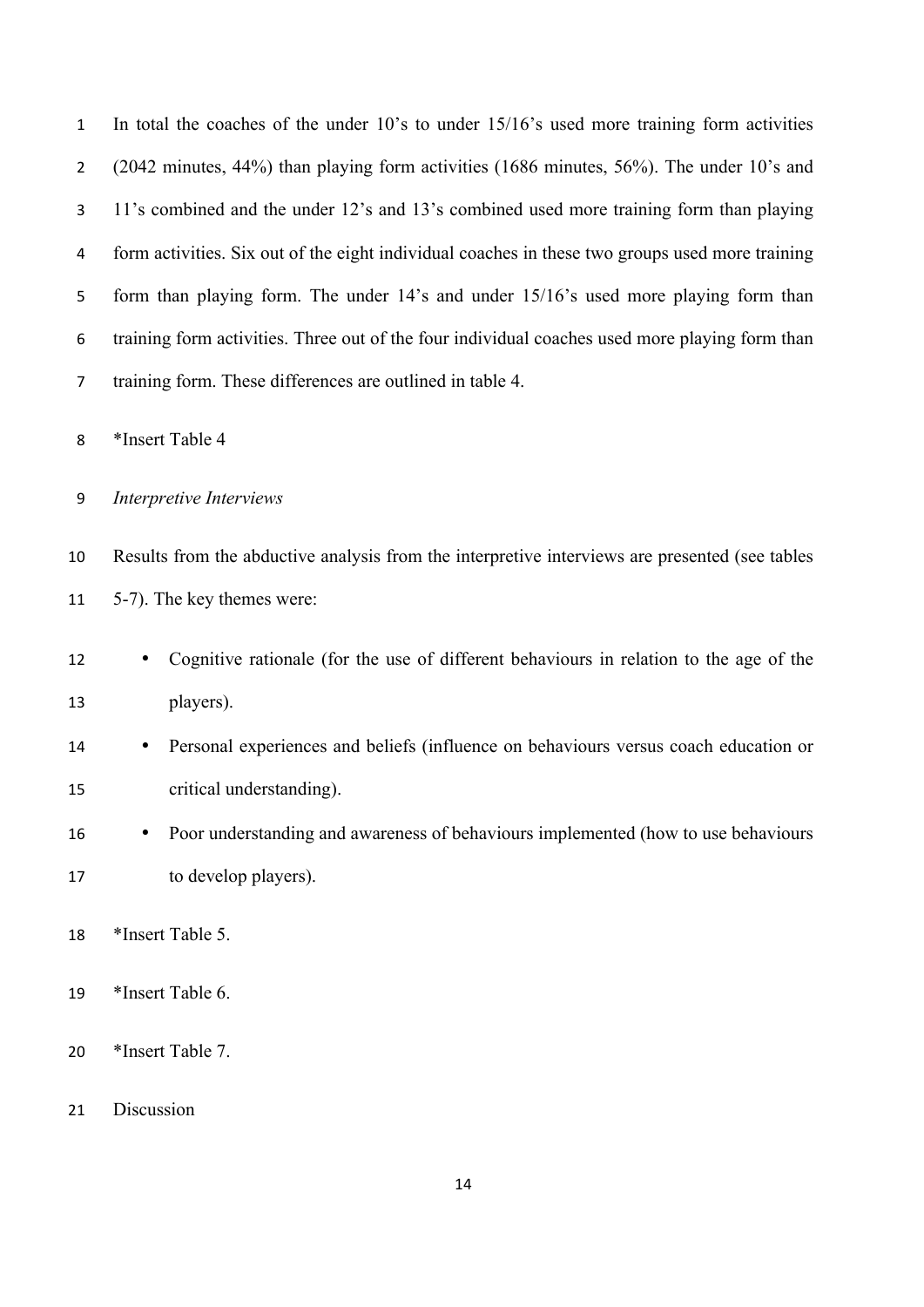# *Instruction*

 Given the results of previous research (e.g., Cushion & Jones, 2001; Ford et al. 2010; Partington & Cushion, 2013a; Potrac et al., 2002; Potrac et al., 2007 inter-alia) it is not surprising to see instruction as the largest behaviour. For all three age groups concurrent instruction was the largest discrete behaviour (*M* = 25.99, *SE* = 3.42) and total instruction 6 was the largest combined behaviour ( $M = 43.85$ ,  $SE = 5.05$ ). Although not significant the coaches with the under 10/11's used more instruction than the under 12/13's and under 14/15 and 16's coaches, and explained this as a need to give young players more information; "the younger athletes do not understand certain aspects of football yet so they needed to be told" (under 11's coach 4). Although not significant the coaches of the under 10/11's used higher concurrent instruction than the under 12/13's and under 14/15 and 16's coaches, explaining that giving more instruction is beneficial for player development leading to quicker results, and is a more effective use of practice time.

 "It is important as a coach with the younger athletes to give constant instruction in order to correct the mistakes made and to ensure 16 improvement" (under 10's coach 2)

 "When they are playing a game in training it is quicker to tell them how to improve, rather than stopping the session" (under 11's coach 4)

 The perspectives of the younger age and older age group coaches can be contrasted, the latter having more and recent coach or related education (i.e. teaching degree). These coaches discussed 'players learning by doing' (under 14's coach) and giving 'players an opportunity to learn by themselves' (under 13's coach). Two older age group coaches (also teachers) discussed giving post instruction to engage the athletes in reflection.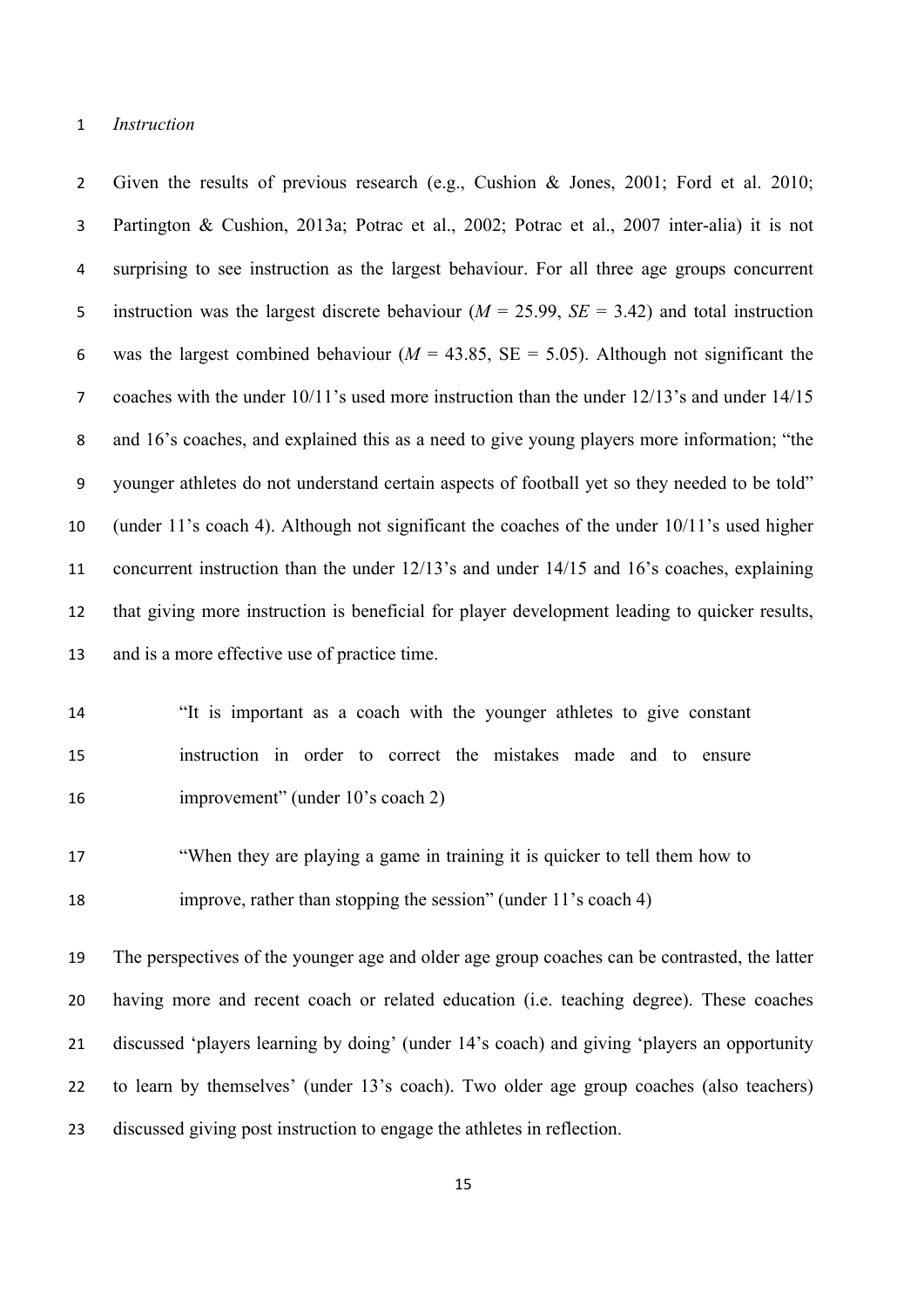| $\mathbf{1}$   | "Players all learn by making mistakes and decisions of their own so                          |
|----------------|----------------------------------------------------------------------------------------------|
| $\overline{2}$ | probably post instruction would be better to allow players to reflect on the                 |
| $\mathsf 3$    | decisions they make during practice" (under 14's coach 10)                                   |
| 4              | Importantly, the data suggested that coaches attempted to be player centered but this was    |
| 5              | based on their perceptions and understanding of what this should look like. The players' age |
| 6              | was a determining variable in coach behaviour, but this was not related to any specific      |
| 7              | evidence based coaching guidelines (cf. Côté et al., 2010; Lyle & Cushion, 2010). Instead it |
| 8              | was the coaches' biography, experience and educational background that provided the          |
| 9              | understanding of learning, and informed their decisions around coaching behaviour and        |
| 10             | 'meeting the needs of their players'.                                                        |
| 11             | "In the past my coaching has not always got the best out of my players or                    |
| 12             | they do not seem to understand what I mean, so I will try different styles"                  |
| 13             | (under 13's coach 8)                                                                         |
| 14             | "In my teacher training a lot of focus was on adapting to the needs of the                   |
| 15             | students. Which I suppose I use in my coaching" (under 14's coach 9)                         |
| 16             | Other contextual factors also impacted the coaches' behaviour. For example, the under        |
| 17             | 10/11's coaches identified a perceived expectation from parents observing sessions to be     |
| 18             | doing 'something' when coaching. Therefore, they would give instruction to players.          |
| 19             | "There is an expectation from parents for the coach to be giving instruction                 |
| 20             | whilst watching instead of just being silent. I try not to think about this but it           |
| 21             | naturally effects you when coaching" (under 10's coach 1)                                    |
| 22             | However, the older age group coaches with more overall coaching experience and experience    |
| 23             | in professional football did not feel or perceive this pressure. For example:                |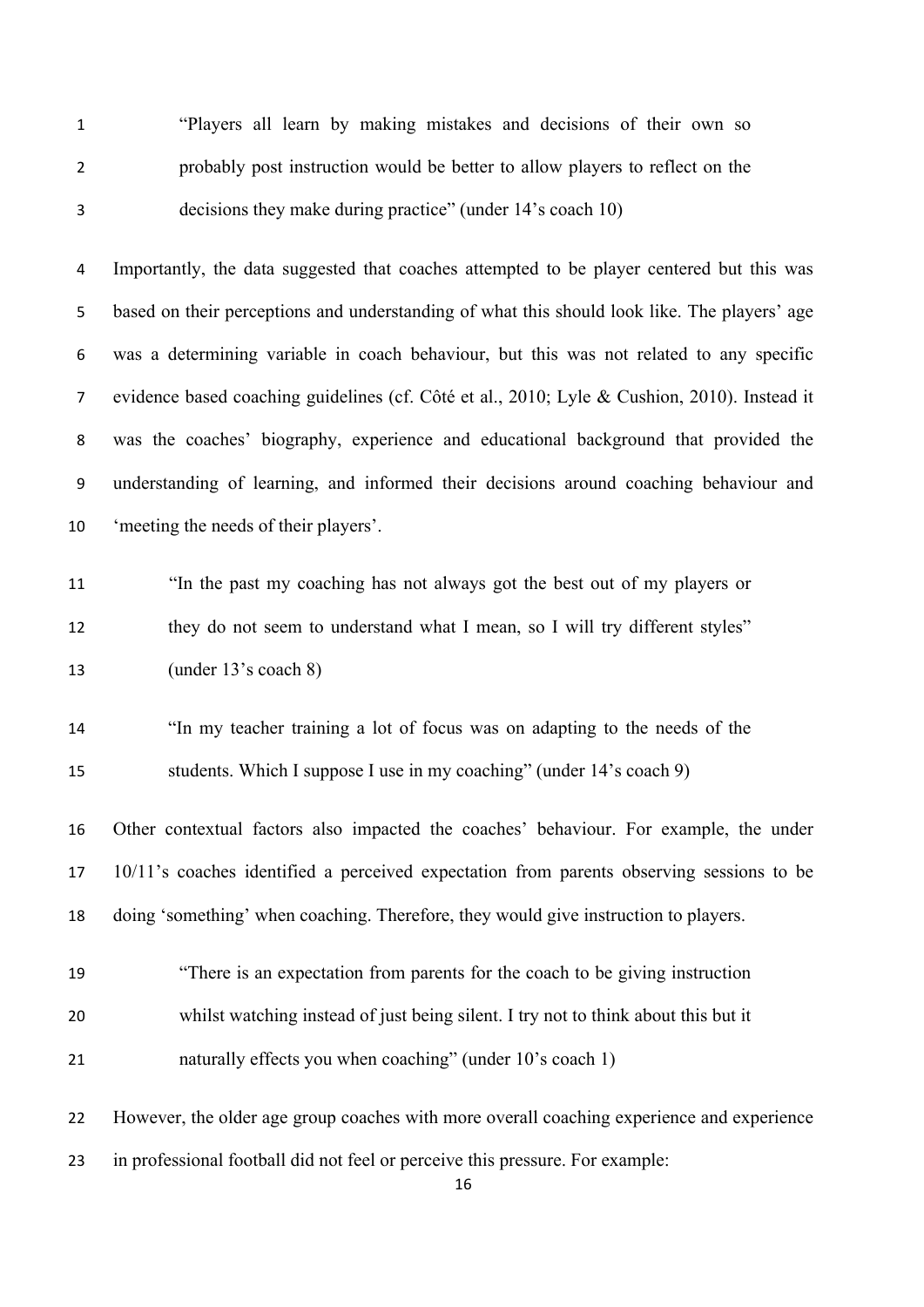"When I first started coaching I was conscious of parents however not any more I just coach the way I need to… I know why I do what I do and have confidence in myself, I won't change" (under 14's coach 10)

 These data suggest that player age was *not* an influencing factor informing the coaches' behaviour. Instead, in this case perceived expectations of the role combined with pressure from parents observing appears as a powerful contextual factor for the less experienced and less educated coaches. In light of this it could be argued that the coaches' behaviour was shaped by the context more than the developmental needs of the players or sound learning principles (cf. Potrac et al., 2002).

# *Questioning*

 Questioning is an important coaching skill; approached correctly it can allow athletes deep self-learning (Schön, 1987). Questioning can be characterised as divergent (open with many possible responses) or convergent (leading to one or a few responses). The coaches in this study used mainly instruction 43.85% and feedback 10.32%, instead of questioning 7.16%. The questioning tended to be convergent 5.03% rather than divergent 2.17% questions. In this case there was a link with the coaches believing that the athletes' age affected their use of questioning. The older age group coaches believed that questioning was more successful because previous knowledge was accessible:

 "Rather than keep telling the players what to do, questions can reinforce the knowledge they already have" (under 15/16's coach 11)

 Conversely, the coaches suggested that the younger age groups did not have sufficient knowledge, so should receive instructional behaviours: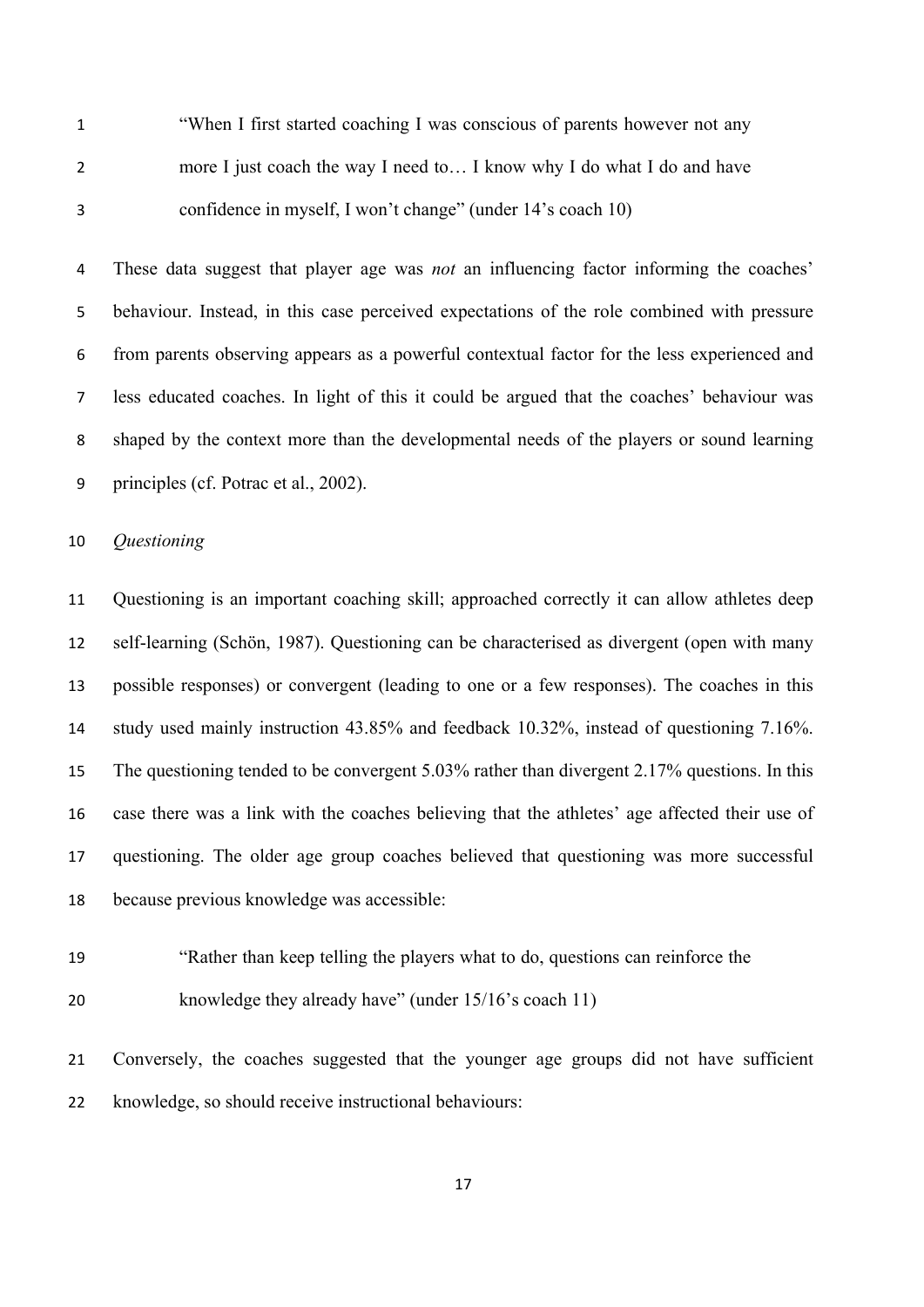"I don't use as much questioning because the players at this age might have not done this before" (under 10's coach 1)

| 3  | All of the coaches in this study used more convergent questioning (5.03%) than                  |
|----|-------------------------------------------------------------------------------------------------|
| 4  | divergent questioning $(2.17\%)$ , although this was not significantly different. However, they |
| 5  | could not articulate the differences in type of questioning or the theory and benefits of       |
| 6  | divergent questioning. Coaches explained how they preferred 'quicker questions' and 'easier     |
| 7  | questions to both ask and for players to answer' (convergent questions) to allow more           |
| 8  | practice time. This is reflected in the data with a reduction between convergent and divergent  |
| 9  | questioning between under 10's and 11s (4.78%) to under 14's and 15/16's (0.75%). The           |
| 10 | coaches of the younger athletes were conscious of the 'time that it took to ask and for the     |
| 11 | players to answer' as well as contextual factors such as 'the cold weather' when using          |
| 12 | divergent questions.                                                                            |
|    |                                                                                                 |

 The older player coaches also suggested using questions to find out what they thought had gone wrong.

 "In the past I have asked a player what happened then after they have made a mistake and sometimes their answer is different to what I thought it would be… I can then truly correct the actual mistake instead of just presuming and offering a coaching point which doesn't actually answer the true problem" (under 14 coach 9)

 This strategy had evolved from previous coaching experience, or unmediated experimental learning, rather than coach education, leading them to ask questions to identify the source of player mistakes. For example: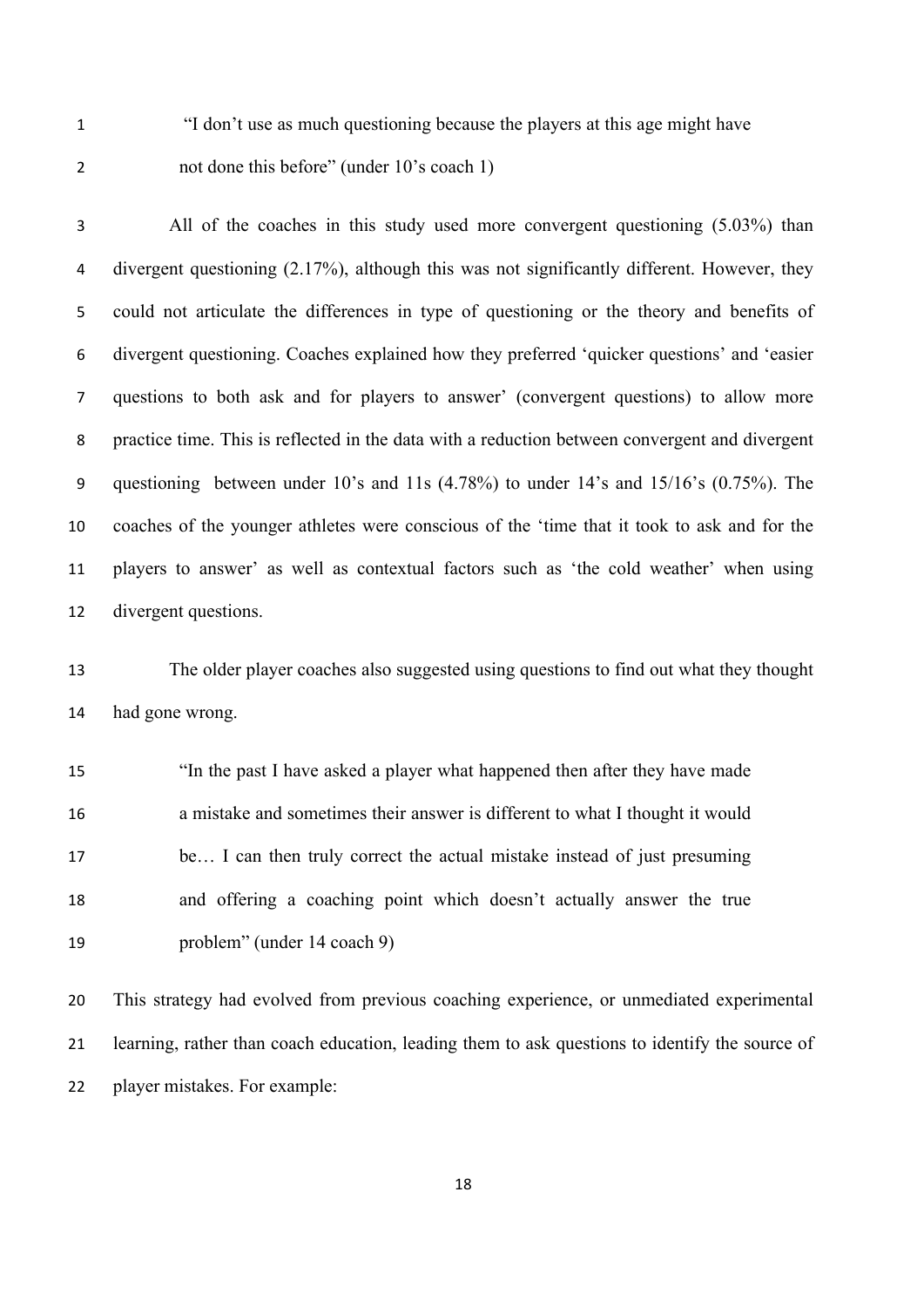| $\mathbf{1}$   | "On my coach education award (UEFA B Coaching License) the focus was                          |
|----------------|-----------------------------------------------------------------------------------------------|
| $\overline{2}$ | on different drills and the knowledge of football instead of the different                    |
| 3              | types of questions or when and where to use them. The questions I ask have                    |
| 4              | come from practice or I have heard other coaches' use, some questions don't                   |
| 5              | get a response from the players so I change them so the players can                           |
| 6              | understand and answer" (15/16's coach 11)                                                     |
| 7              | Only the more experienced coaches offered an explanation of benefits to their use of          |
| 8              | questioning. The less experienced coaches seemed to offer only superficial explanations       |
| 9              | without a full understanding of using questions to engage athlete learning.                   |
| 10             | "I use questioning because it is good coaching and on my F.A. Level 2. I                      |
| 11             | had to use questions to pass the assessment" (under 11 coach 3)                               |
| 12             | Feedback                                                                                      |
| 13             | More feedback was given to the under 14's and 15/16's (14.53%) compared to the under 12's     |
| 14             | and 13's $(10.60\%)$ and to the under 10's and 11's $(5.83\%)$ . The coaches of the older age |
| 15             | groups felt there was a crucial stage in learning prior to graduating to become a full-time   |
| 16             | professional (youth team scholar) so feedback was perceived as key.                           |
| 17             | "High levels of feedback is important at this stage with the players                          |
| 18             | hopefully moving on to become a youth team scholar at this age group we                       |
| 19             | cover a lot so we also give feedback to ensure they improve from mistakes                     |
| 20             | and continue the good stuff" (under 15/16's coach 11)                                         |
| 21             | Feedback not only followed mistakes but was also used to give information to players          |
| 22             | following correct performance. The older players being close to full-time contracts created a |
| 23             | perceived time pressure for the coaches, with limited time 'left' to give feedback. This also |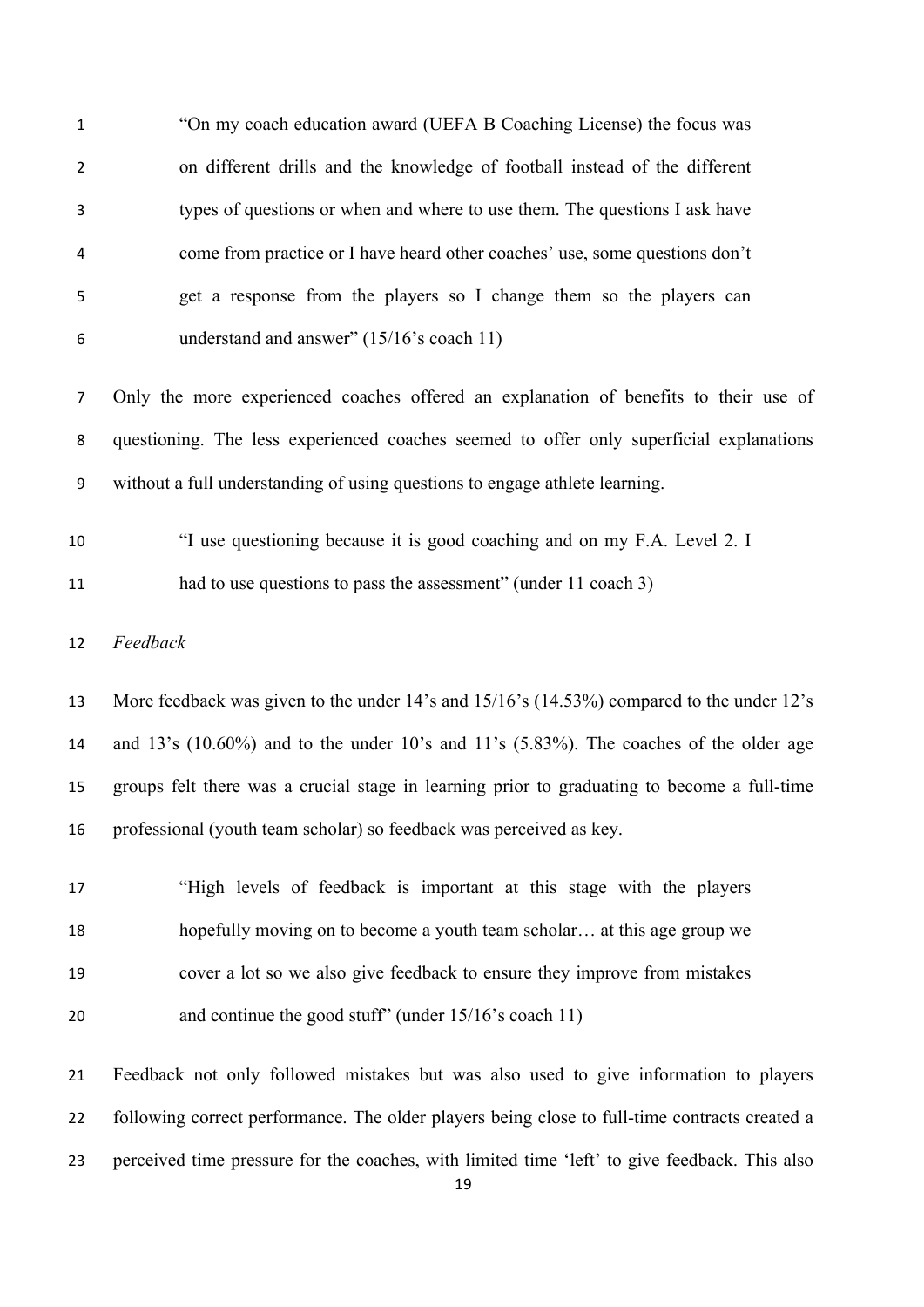led to a 'more is better' approach, predicated by an assumption that constant feedback would increase improvement in players. In contrast, the coaches of the younger age groups felt that athletes had more time to learn, therefore although feedback was important the coaches did not want to overload them. However, despite clear personal beliefs underpinning their views, the behavioural data shows the coaches using instructional behaviours (i.e. short cues, reminders or prompts) during performance instead of specific feedback on the outcome of the action, or information on the athletes' movement pattern that caused the result. The coaches could not articulate the benefits of using knowledge of results to facilitate athletes' independent learning.

 "It is of more benefit to the players to give knowledge about the 11 performance than just a number" (under 13's coach 7)

 "I would use knowledge of performance between the two because that will help the athlete more" (under 12's coach 5)

*Silence* 

 Athletes' age did not affect the use of silence by the coaches, with no significant difference in total silence or silence 'on-task' and 'off-task'. Past studies (Potrac et al., 2007; Smith & Cushion, 2006) have identified coaches using silence deliberately during practice. Smith and Cushion (2006) suggested that coaches are conscious of verbal interventions denying athletes opportunities to learn. However, none of the twelve coaches could articulate silence as a conscious coaching strategy. There appeared to be no understanding of the value of silence to allow the athlete to engage in self-learning, for coach reflection to develop the next coaching intervention, or for analysis of player performance.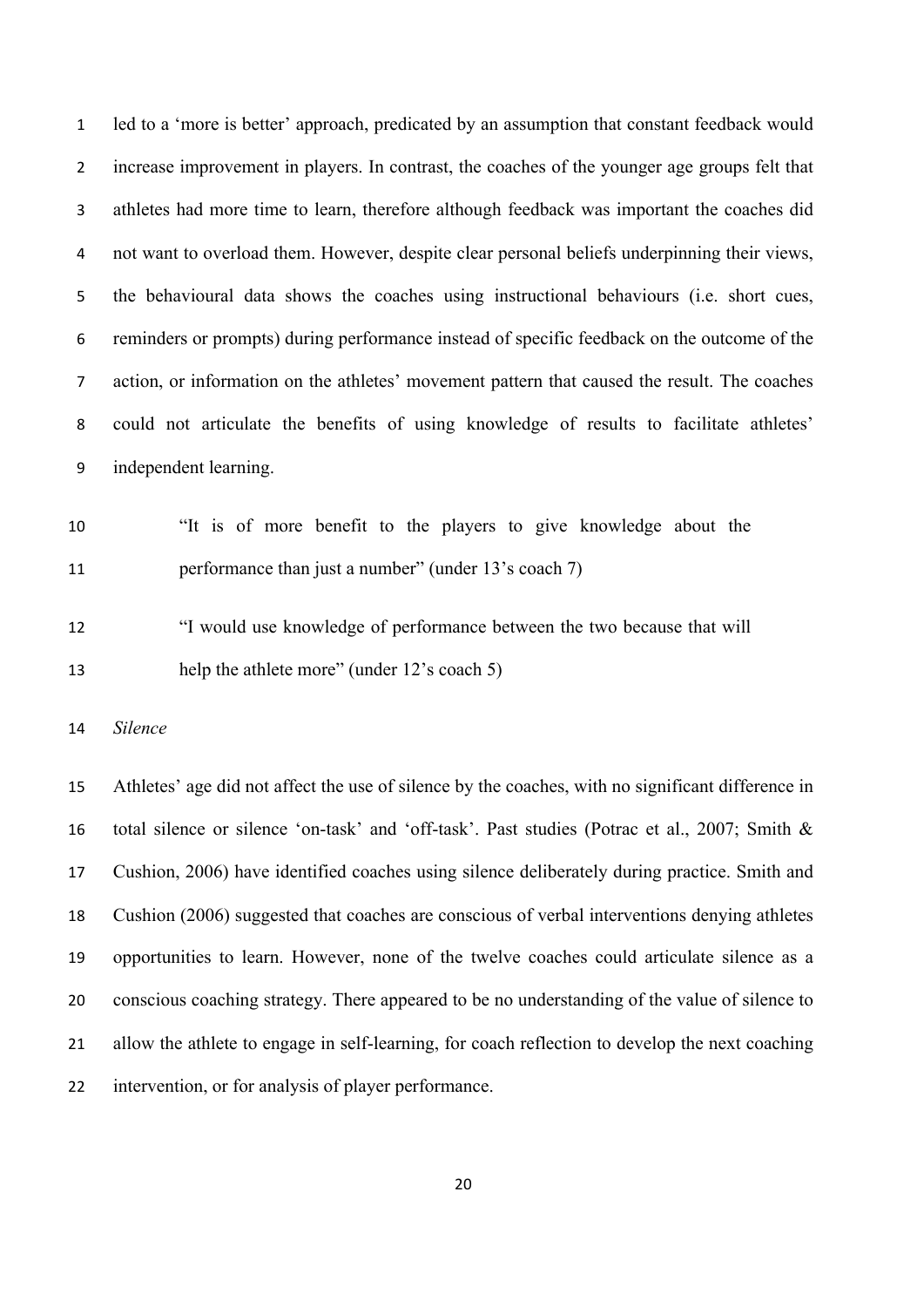"I am silent because I have nothing to coach… no mistakes are being made" (under 12's coach 5)

 "I do not think of using silence when I coach, if I'm silent there is no process to this" (under 15/16's coach 12)

*Punitive/Scold*

 Smoll and Smith (2006) suggest that if 3% of coach behaviour is punitive this will negatively impact the learning and psychosocial environment. The coaches in this study used significantly more scold/punitive behaviours with older athletes (4.05%) compared to the younger athletes (0.95%). This was as part of a conscious behavioural strategy perceived to be effective to "remove constant mistakes made by players":

 "Sometimes as a coach if the same mistake is being made I will throw my 12 arms in the air or use an expression so the player can see I'm not happy...... I tend to only deliberately do it though when the player keeps making the 14 same mistake……. I have done it in the past because I am emotionally involved and it frustrates me to see players at this level making simple errors" (under 15/16's coach 12)

 In contrast, the coaches of the younger players up to under 13's did not use punitive or scold behaviour as it would "damage a player's confidence" and negatively "effect his performance". This appears in line with recommendations concerning positive coaching behaviour with youth athletes (Côté et al., 2010; Hays et al., 2007; Lyle & Cushion, 2010). However, the 10's and 11's coaches' explanation for 'punishment' was that it is used in a 'fun' way with the younger age groups. However, the coaches did not articulate this to their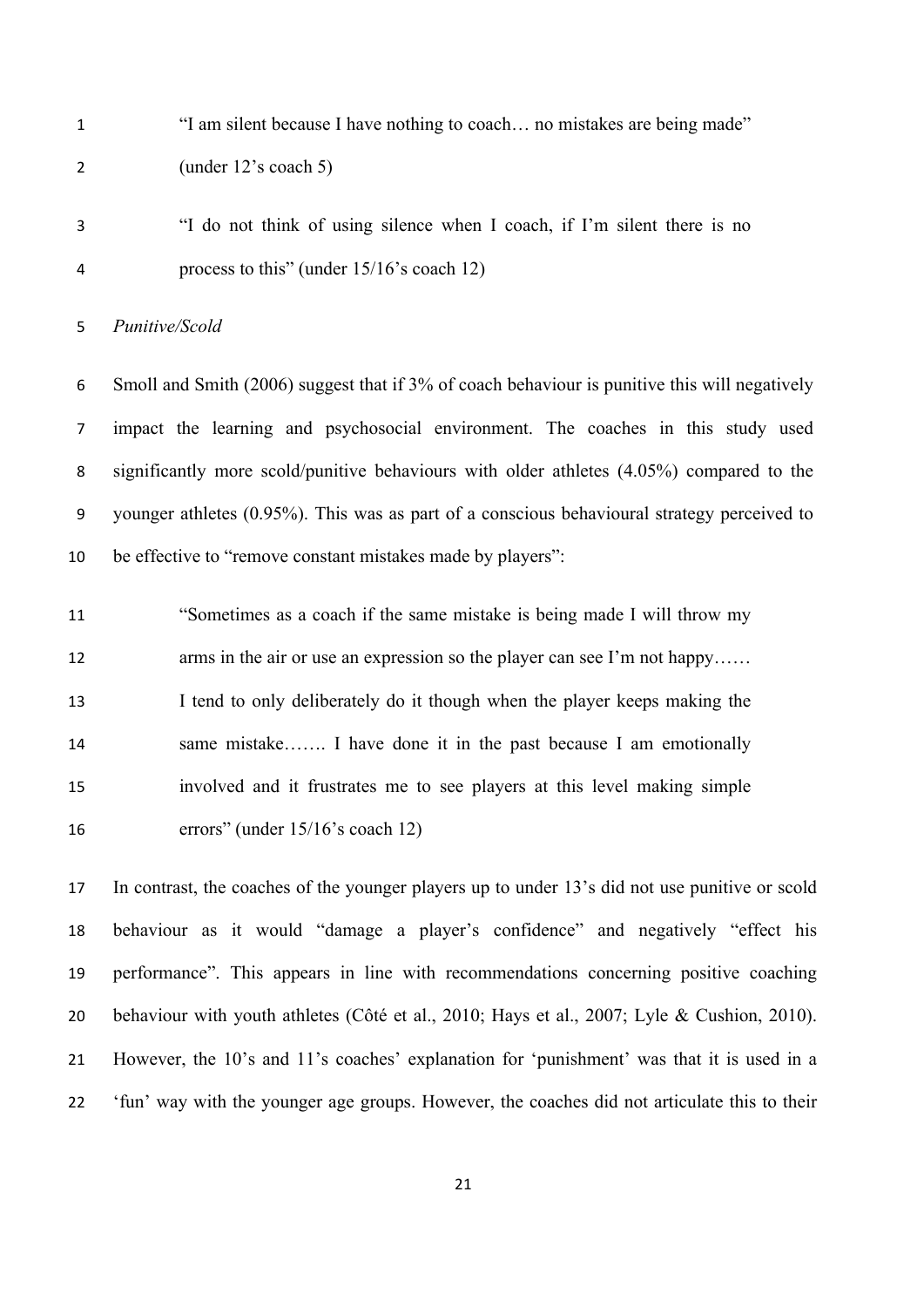players so the impact was dependent on the players' perception of such behaviour, which 2 could be negative (Jones, Armour & Potrac, 2004; Potrac et al., 2007).

#### *Practice*

 Although there was a difference in the use of practice activities, with the coaches of the younger age groups using more training form than playing form compared to the older age group, no rationale for the choice of practice activity was linked to the age of the player's. Instead contextual factors such as space determined the practice activity chosen. The coaches of the older players explained, 'I design sessions using phases of play because I have the space to do so' where as the young coaches suggested 'the use of space limits what I can plan to do with the players'. However, a limited amount of space does not mean a coach has to use training form activities instead of playing form activities (c.f. Partington & Cushion, 2013a).

# General Discussion

 Unlike Ford et al.'s (2010) research, the current study found some differences in coaching behaviour between coaching groups when considered by age, some of which were significant. However, in this case the underlying reasons for these differences were not clearly based on any age-related player development or coaching principles, but were instead reflective of a mix of the coaches underlying beliefs about coaching, their previous experiences and perceived pressures from the context (i.e. parent expectations). This would tend to support the notion that coaching behaviour is "very situation specific and dependent on the interaction of a myriad of influencing variables" (Jones, 1997, p. 30).

 Wragg, Haynes, Wragg & Chamberlin (2000, p. 217) expressed in the context of teaching: "The way people teach is often the way they are…". The interview data suggested that the coaches had developed a way of coaching that they perceived "got results". Bruner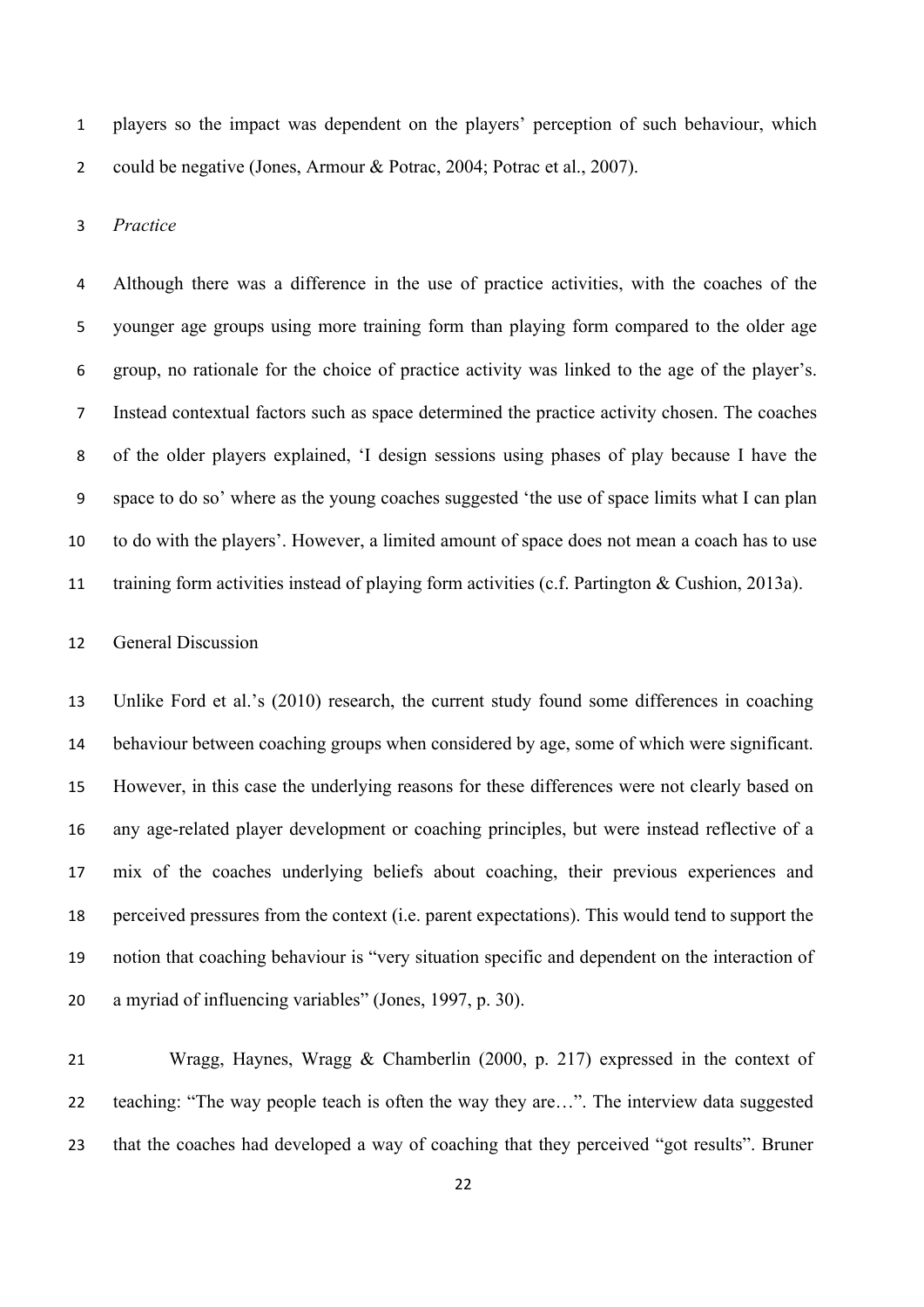(1999) describes such implicit theories as 'folk pedagogies'; i.e. strong views about how people learn and what is 'good' for them. These views were largely based on an established 'traditional' pedagogy or practice in soccer characterised by being directive and prescriptive in nature (Harvey, Cushion & Massa-Gonzalez, 2011; Potrac & Cassidy, 2006; Williams & Hodges, 2005). However, this approach, can be both limited and limiting being rooted in personal experience, and beliefs about 'good', 'better' or 'best' ways to coach. The interviews suggested that the coaches did not readily realise or reflect on the influence of their personal experience, nor appreciate the ways in which their assumptions about coaching guided their practice (cf. Harvey et al., 2011). Behavioural differences were linked to the coach's perceptions and experience and appeared attributable to how they were learned. Yet, given the qualification level and experience of the coaches, these views about coach behaviour and player learning appeared not to have been challenged or changed, confirming previous research that coaching remains largely based on experiences and the interpretation of those experiences (e.g., Cushion, Armour & Jones, 2003; Gilbert & Trudel, 2006).

 The distinctions between some of the coaches' behaviour with different age groups appeared arbitrary and linked to their beliefs about coaching. The descriptions around the use of questioning and feedback were particularly illustrative of this with the coaches past experiences and understandings about 'how things should be done' driving practice. Training time was identified as a finite resource, so coaches needed to work on, and be seen to be working on, those aspects that developed the players. The coaches' folk pedagogy or implicit 'theory-in use' (Argyris & Schön, 1974) appeared to align with cognitive/behavioural approaches, with the players passive and perceived as empty vessels to be filled (Cushion, 23 2011). This was either in preparation for the rigors of adult soccer with the older age groups, or as having 'no knowledge' of the game as younger players. Arguably, 'telling' players what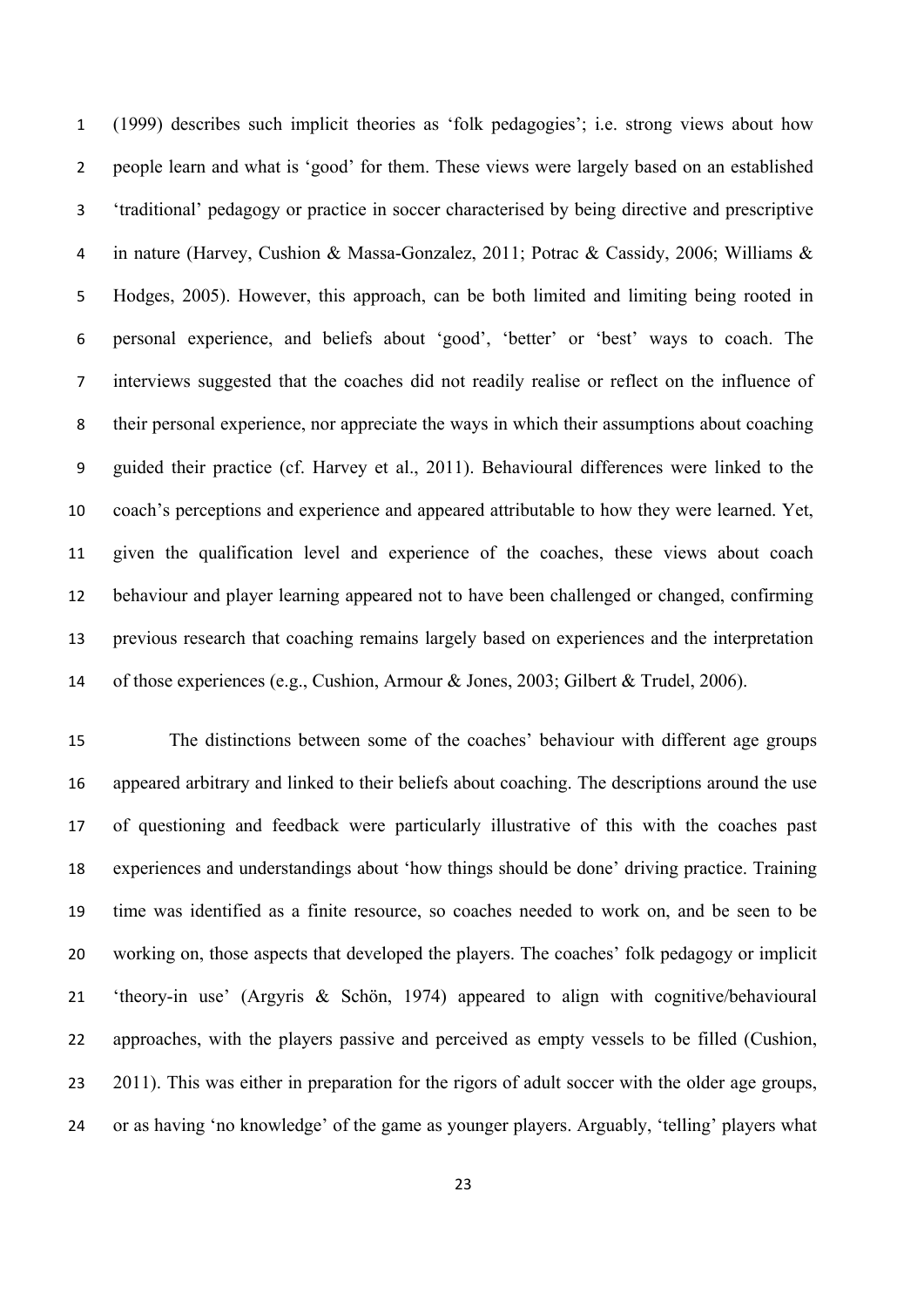to do gave the less experienced coaches a notion of control and the impression of a more 2 effective use of practice time (Potrac et al., 2007; Partington & Cushion, 2013b. The use of silence or lack thereof was particularly telling in this regard with silence being 'off task' seen as 'wasting coaching time'. This is in direct contrast to research by Smith and Cushion (2006) where employing silence was a deliberate coaching strategy, again illustrating the context specific and coach driven nature of coach behaviour . Stepping back and being silent to facilitate learning requires a shift in the power differential between coach and player, the coach becoming a partner in learning (Light, 2004; 2008) rather than the driving force, and the coaches' in the present study seemed unclear about taking this step.

 Lastly, the pedagogical benefits and consequences of the use of questioning and punitive/scold behaviour were not clearly articulated by the coaches. Punitive coaching behaviours, regardless of the age of the athletes can negatively impact the learning environment, and a fear of failure can be fostered if players are not allowed to make, and learn from, mistakes (Smith & Smoll, 2007; Jones et al., 2004). Questioning behaviours have been highlighted as important in allowing players to verbalise and develop knowledge bringing it to a level of consciousness and stimulating reflection-on-action (Schön, 1983). Questioning also brings knowledge to the conscious level through dialogue and discussion between coaches and players. This in-turn provides an environment for player's to begin to internalise knowledge (Daniels, 2001) so it can be displayed as knowledge-in-action (Schön, 1983). The older age group coaches hinted at this as a rationale for asking questions. However, the data suggested that the coaches were largely utilising 'traditional' coaching methods, and perceived themselves as holding the knowledge and expertise.

References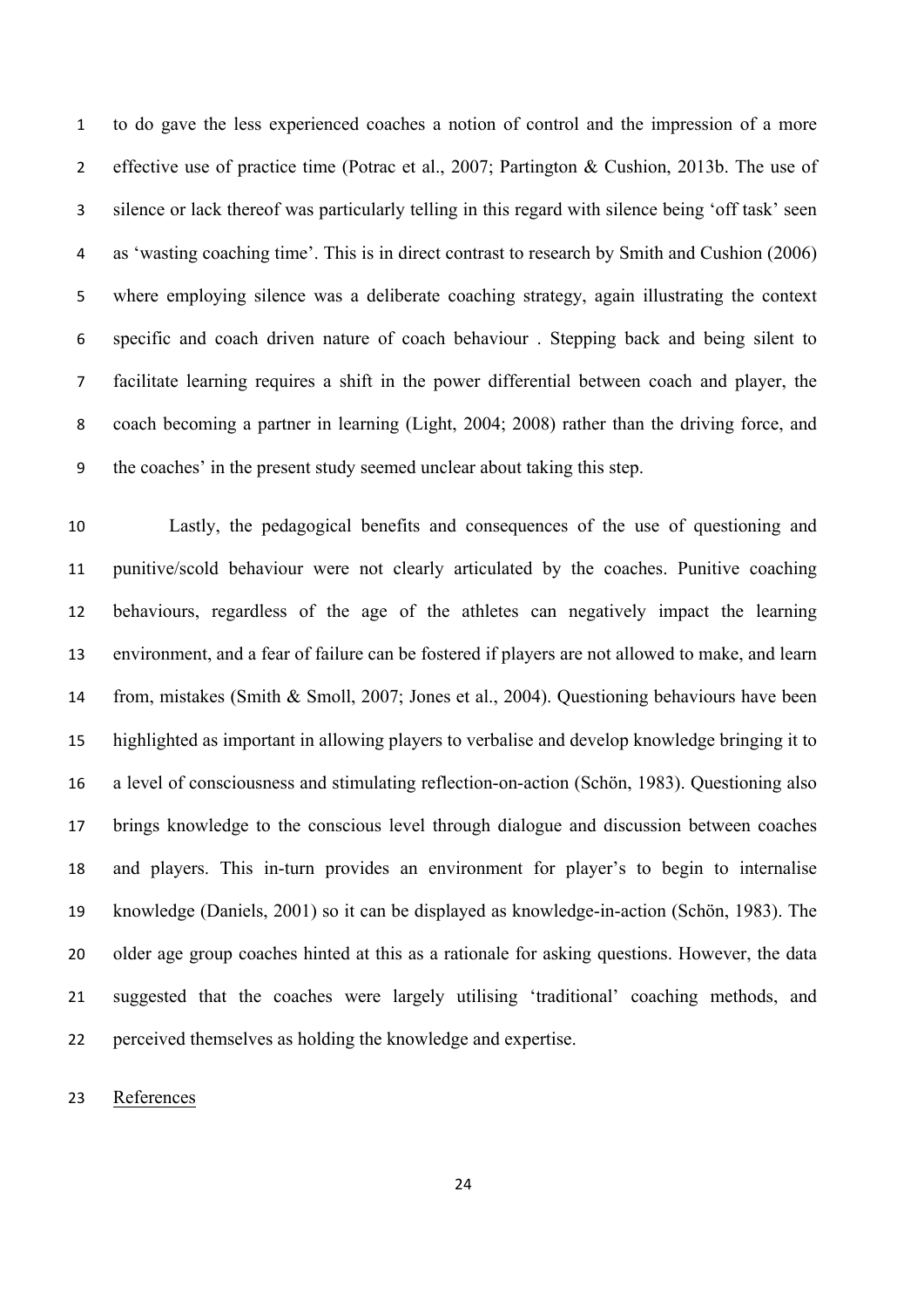| $\mathbf{1}$   | Argyris, C., & Schön, D. (1974). Theory in practice: Increasing professional effectiveness.  |
|----------------|----------------------------------------------------------------------------------------------|
| $\overline{2}$ | San Francisco: Jossey Bass.                                                                  |
| 3              | Brewer, C.J., & Jones, R.L. (2002). A five-stage process for establishing contextually valid |
| 4              | systematic observation instruments: the case of rugby union. Sport Psychologist, $16(2)$ ,   |
| 5              | 138-159.                                                                                     |
| 6              | Bruner, J. (1999). Folk pedagogies. In B. Leach, & B. Moon, (Eds.), Learners and Pedagogy    |
| 7              | $(pp. 4-20)$ . London.                                                                       |

 Carriera Da Costa, F., & Pieron, N. (1992). Teaching Effectiveness: Comparison of More and Less Effective Teachers in an Experimental Teaching Unit. In T. Williams, & A. Sparkes, *Sport in Physical Activity: Moving Towards Excellence*. London: E & FN Spon.

 Côté, J., Baker, J., & Abernethy, B. (2003). From play to practice: A developmental framework for the acquisition of expertise in team sport. In J. Starkes, & K.A. Ericsson, *Expert performance in sports: Advances in research on sport expertise*. Champaign, IL: Human Kinetics.

- Côté, J., Bruner, M., Erickson, K., Strachan, L., & Fraser-Thomas, J. (2010). Athlete development and coaching. In J. Lyle, & C.J. Cushion, *Sports Coaching Professionalisation and Practice*. London, UK: Churchill Livingstone, Elsevier.
- Côté, J., & Gilbert, W. (2009). An integrative definition of coaching effectiveness and expertise. *International Journal of Sports Science and Coaching*, *4*, 307-323.

 Côté, J. (1999) The Influence of the Family in the Development of Talent in Sport. *The Sport Psychologist*, *13*, 395-417.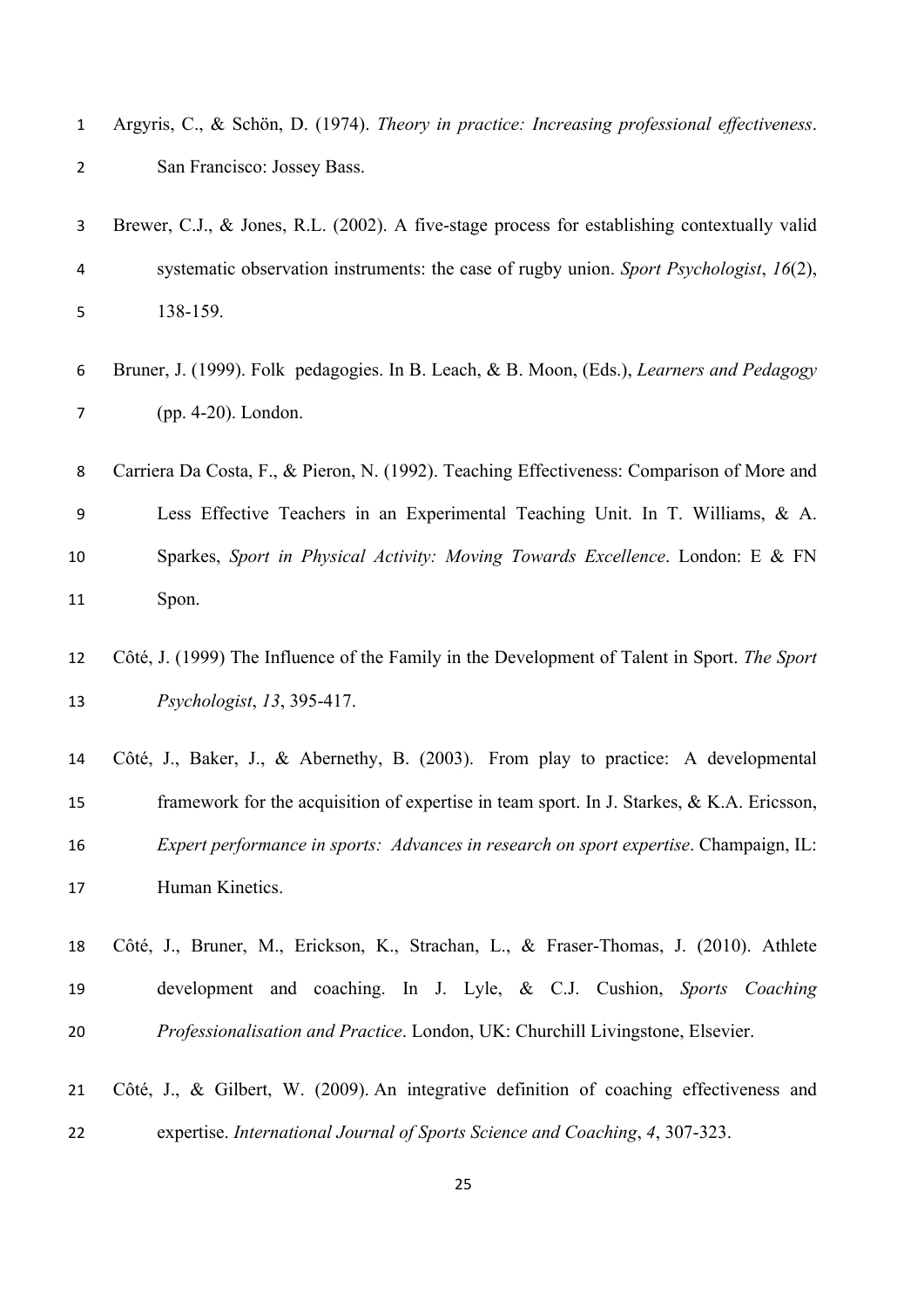| $\mathbf 1$    | Côté, J., & Hay, J. (2002). Children's involvement in sport: A developmental perspective. In |
|----------------|----------------------------------------------------------------------------------------------|
| $\overline{2}$ | J.M. Silva, & D. Stevens (Eds.), Psychological foundations of sport, (pp.484-                |
| 3              | 502). Boston, MA: Allyn and Bacon.                                                           |
| 4              | Côté, J., & Fraser-Thomas, J. (2007) The health and developmental benefits of youth sport    |
| 5              | participation. In P. Crocker, Sport psychology: A Canadian perspective. Toronto,             |
| 6              | Canada: Pearson Education Canada.                                                            |
| 7              | Cushion, C.J. (2010). Coach Behaviour. In J. Lyle & C. Cushion, Sports Coaching:             |
| 8              | Professionalisation and Practice (pp.43-62). London, UK: Churchill Livingstone,              |
| 9              | Elsevier.                                                                                    |
| 10             | Cushion, C.J., & Jones, R.L. (2001). A Systematic Observation of Professional Top-level      |
| 11             | Youth Soccer Coaches. Journal of Sport Behavior, 24(4), 354.                                 |
| 12             | Cushion, C.J., Armour, K.M., & Jones, R.L. (2003). Coach education and continuing            |
| 13             | professional development: Experience and learning to coach. Quest, 55, 215-230.              |
| 14             | Cushion, C. J., Ford, P., & Williams, A. M. (2012a). Coach behaviour and practice structures |
| 15             | in youth soccer: Implications for talent development. Journal of Sport Sciences, 30(15),     |
| 16             | 1631-1641.                                                                                   |
| 17             | Cushion, C.J., Harvey, S., Muir, R., & Nelson, L. (2012b). Developing the Coach Analysis     |
| 18             | and Intervention System (CAIS): Establishing validity and reliability of a computerized      |
| 19             | systematic observation instrument. Journal of Sport Sciences, 30(1), 201-216.                |
| 20             | Daniels, H. (2001). Vygotsky and Pedagogy. London, UK: Routledge.                            |
| 21             | Deakin, J., & Cobley, S. (2003). A search for deliberate practice in figure skating and      |
| 22             | volleyball. In K.A. Ericsson, & J. Starkes (Eds). Expert Performance in Sport:               |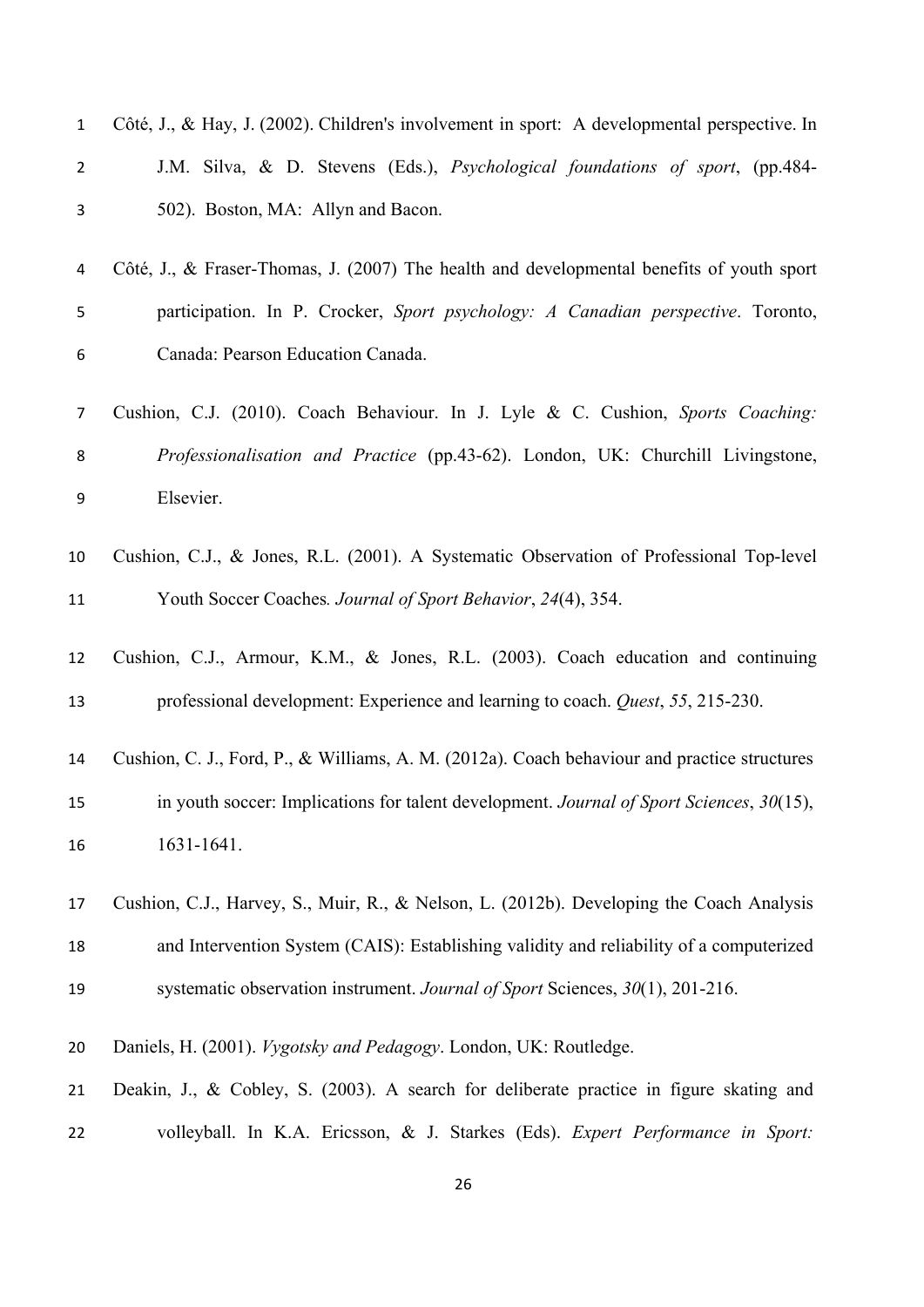*Advances in Research on Sport Expertise* (pp. 115-136). Champaign, IL: Human Kinetics.

| 3                       | DeMarco, G., Mancini, V., & Wuest, D. (1996). Reflections on change: A qualitative and                                                                                       |
|-------------------------|------------------------------------------------------------------------------------------------------------------------------------------------------------------------------|
| $\overline{\mathbf{4}}$ | quantitative analysis of a baseball coach's behaviour. Journal of Sport Behaviour,                                                                                           |
| 5                       | $20(2)$ , 135-163.                                                                                                                                                           |
| 6                       | Douge, B., & Hastie, P. (1993) Coach effectiveness. Sport Science Review, 2, 14–29.                                                                                          |
| 7                       | Ford, P.R., Yates, I., & Williams, A.M. (2010). An analysis of practice activities and                                                                                       |
| 8                       | instructional behaviours used by youth soccer coaches during practice: Exploring the                                                                                         |
| 9                       | link between science and application. Journal of Sports Sciences, 28(5), 483-495.                                                                                            |
| 10<br>11                | Franks, I.M., Hodges, N.J., & More, K. (2001). Analysis of coach behaviour. International<br>Journal of Performance Analysis, 1(1), 27-36.                                   |
| 12<br>13                | Fraser-Thomas, J., Côté, J., & Deakin, J. (2005). Youth sport programs: An avenue to foster<br>positive youth development. Physical Education and Sport Pedagogy, 10, 49-70. |
| 14                      | Fraser-Thomas, J., Côté, J., & Deakin, J. (2008a). Examining Adolescent Sport Dropout and                                                                                    |
| 15                      | Prolonged Engagement from a Developmental Perspective. Journal of Applied Sport                                                                                              |
| 16                      | Psychology, 20, 318-333.                                                                                                                                                     |
| 17                      | Fraser-Thomas, J., Côté, J., & Deakin, J. (2008b). Understanding Dropout and Prolonged                                                                                       |
| 18                      | Engagement in Adolescent Competitive Sport. Psychology of Sport and Exercise, 9,                                                                                             |
| 19                      | 645-662.                                                                                                                                                                     |
| 20                      | Gallimore, R., & Tharp, R.G. (2004). What a coach can teach a teacher, 1975-2004:                                                                                            |

 Reflections and reanalysis of John Wooden's teaching practices. *The Sports Psychologist*, *18*(2), 119-137.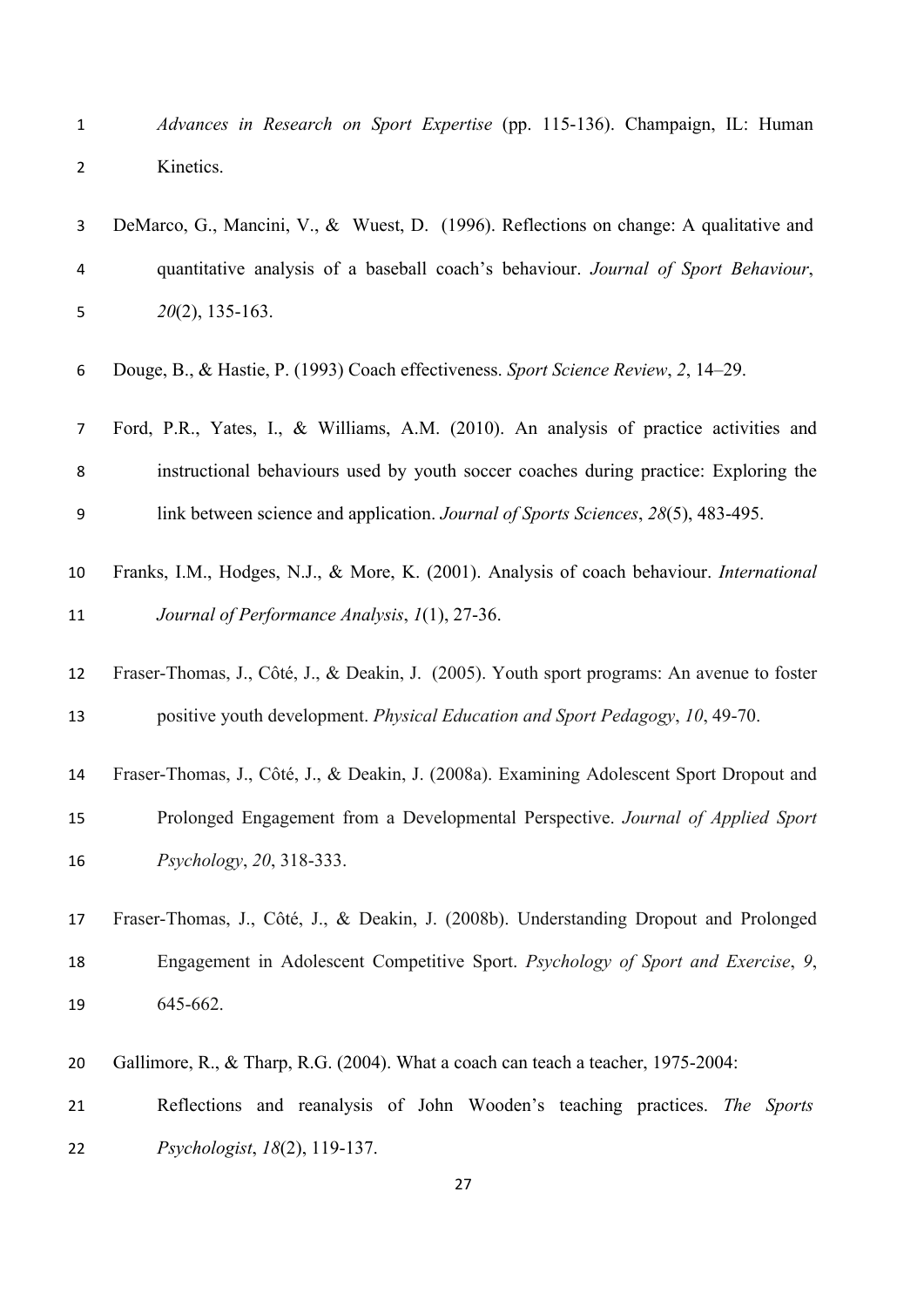| $\mathbf 1$    | Gilbert, W.D., & Trudel, P. (2004). Role of the Coach: How Model Youth Team Sport                  |
|----------------|----------------------------------------------------------------------------------------------------|
| $\overline{2}$ | Coaches Frame Their Roles. Sport Psychologist, 18(1), 21-43.                                       |
| 3              | Gilbert, W., & Trudel, P. (2006). The coach as a reflective practitioner. In R.L. Jones            |
| 4              | (Ed.), The Sports Coach as Educator: Re-conceptualising Sports Coaching (pp. 114-                  |
| 5              | 127). London, UK: Routledge.                                                                       |
| 6              | Glaser, B.G., & Strauss, A.L. (1967). The discovery of grounded theory: Strategies for             |
| 7              | qualitative research. New York: Aldine.                                                            |
| 8              | Harvey, S., Cushion, C.J., & Massa-Gonzalez, A.N. (2011). Learning a new method:                   |
| 9              | Teaching Games for Understanding in the coaches' eyes. Physical Education and Sport                |
| 10             | Pedagogy, 15, 361–382.                                                                             |
| 11             | Harwood, C.G. (2008). Developmental consulting in a professional soccer academy: The 5C's          |
| 12             | coaching efficacy program. The Sport Psychologist, 22, 109-133.                                    |
| 13             | Hays, K., Maynard, I., Thomas, O., & Bawden, M. (2007). Sources and types of self-                 |
| 14             | confidence utilised by World Class performers: A gender-based comparison. The                      |
| 15             | Journal of Applied Sport Psychology, 19(4), 434-456.                                               |
| 16             | Hodges, N.J., & Franks, I.M. (2004). The nature of feedback. In M. Hughes, & I.M. Franks           |
| 17             | (Eds.), <i>Notation analysis of sport</i> (2nd ed., pp. $17 - 39$ ). London: E & FN Spon.          |
| 18             | Holt, N.L., & Dunn, J.G.H. (2004). Toward a grounded theory of psychosocial competencies           |
| 19             | and environmental conditions associated with soccer success. Journal of Applied Sport              |
| 20             | Psychology, 16, 199-219.                                                                           |
| 21             | Horn, T.S. (2002). Coaching effectiveness in the sport domain. In T.S. Horn (Ed.), <i>Advances</i> |
| 22             | in sport psychology (pp. 309–354). Champaign, IL: Human Kinetics.                                  |
|                |                                                                                                    |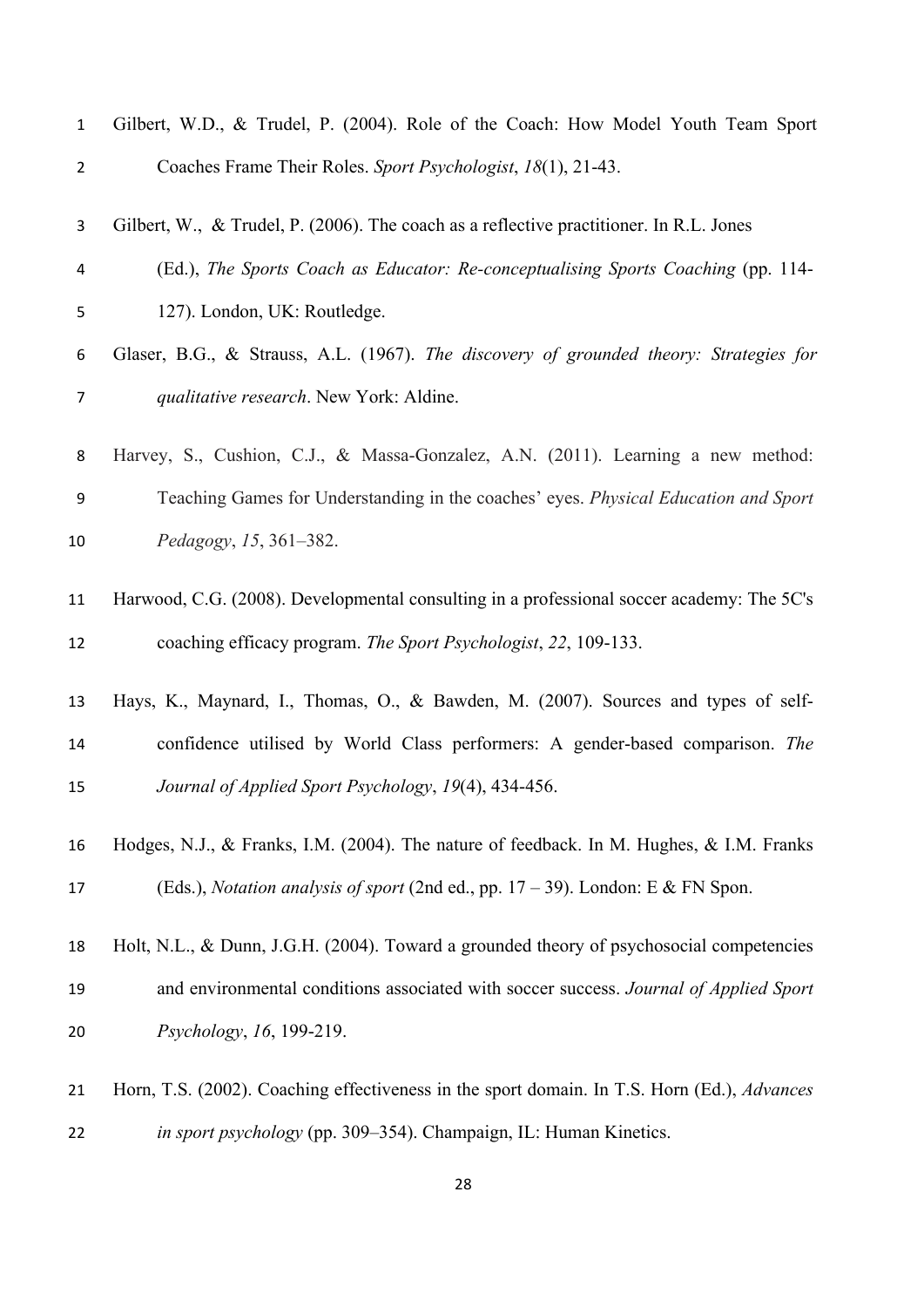| $\mathbf{1}$   | Hughes, M., & Franks, I.M. (2004). Notational analysis of sport: systems for better coaching |
|----------------|----------------------------------------------------------------------------------------------|
| $\overline{2}$ | and performance in sport (2nd ed.). London, UK: Routledge.                                   |
| 3              | Jones, R.L. (1997). Effective instructional coaching behaviours: a review of literature.     |
| 4              | International Journal of Physical Education, 34(1), 27-32.                                   |
| 5              | Jones, R.L., Armour, K.M., & Potrac, P. (2004). Sports coaching cultures: from practice to   |
| 6              | theory. London, UK: Routledge.                                                               |
| 7              | Jones, D.F., Housner, L.D., & Kornspan, A.S. (1997). Interactive decision making and         |
| 8              | behavior of experienced and inexperienced basketball coaches during practice. Journal        |
| 9              | of Teaching in Physical Education, 16(4), 454-468.                                           |
| 10             | Kahan, D. (1999). Coaching behavior: a review of the systematic observation research         |
| 11             | literature. Applied Research in Coaching & Athletics Annual, 14, 17-58.                      |
| 12             | Lerner, R.M., Fisher, C.B. & Weinberg, R.A. (2000). Toward a science for and of the people:  |
| 13             | Promoting civil society through the application of the developmental science. Child          |
| 14             | development, 71, 11-20.                                                                      |
| 15             | Light, R. (2004). Coaches' experiences of games sense: Opportunities and challenges.         |
| 16             | Physical Education & Sport Pedagogy, 9(2), 115-131.                                          |
| 17             | Light, R. (2008). Complex Learning Theory - Its epistemology and its assumptions about       |
| 18             | learning:<br>Implications for physical education. Journal of Teaching in Physical            |
| 19             | <i>Education, 27, 21-37.</i>                                                                 |
| 20             | Lyle, J., & Cushion, C. (2010). Sports Coaching: Professionalisation and Practice. London,   |
| 21             | UK: Churchill Livingstone, Elsevier.                                                         |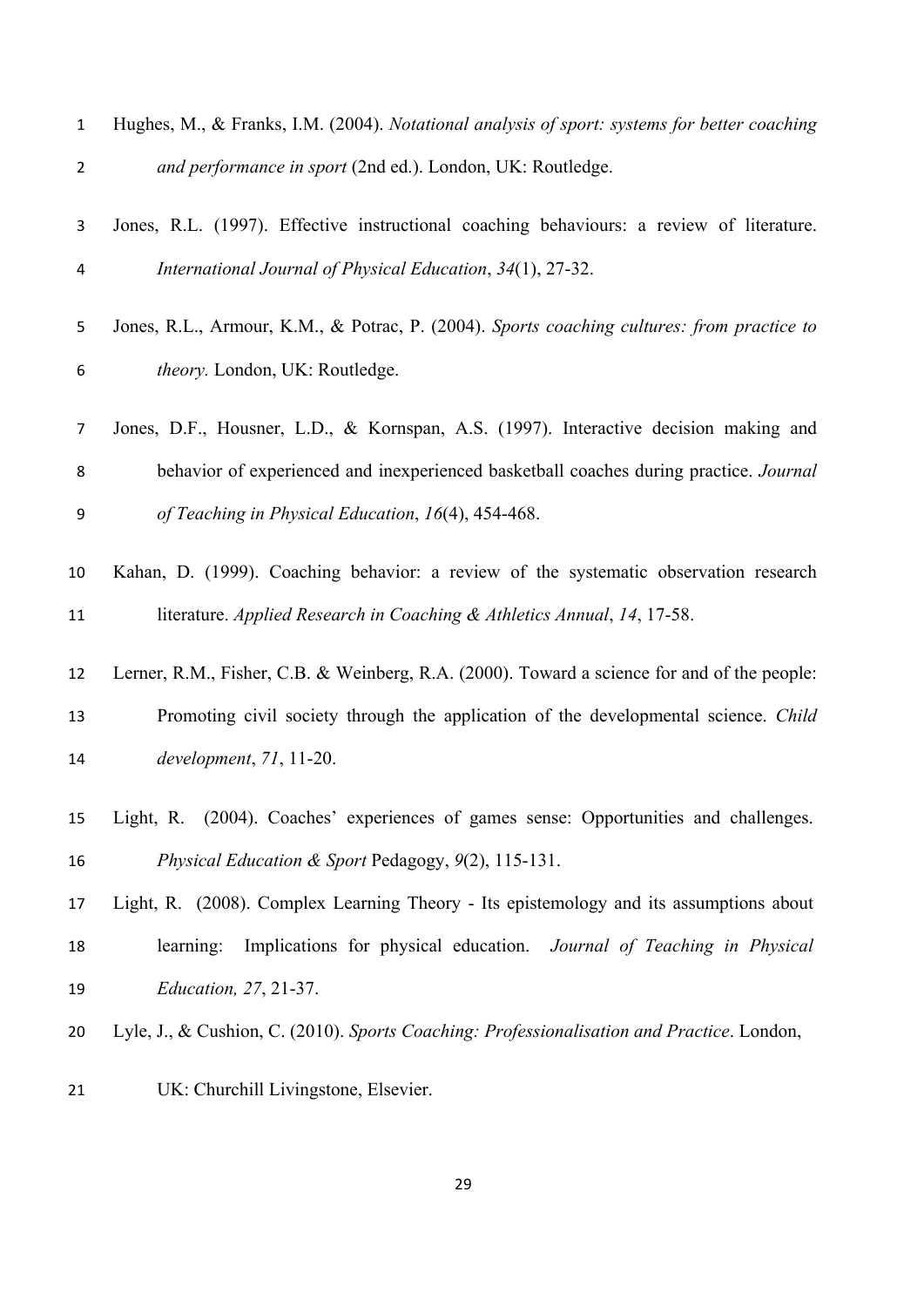| $\mathbf 1$    | Mageau, G.A., & Vallerand, R. (2003). The coach-athlete relationship: A motivational         |
|----------------|----------------------------------------------------------------------------------------------|
| $\overline{2}$ | model. Journal of Sport Sciences, 21, 883-904.                                               |
| 3              | Markland, R., & Martinek, T.J. (1988) Descriptive analysis of coach augmented feedback       |
| 4              | given to high school varsity female volleyball players. Journal of Teaching in Physical      |
| 5              | <i>Education, 7, 289-301.</i>                                                                |
| 6              | Millard, L. (1996). Differences in coaching behaviors of male and female high school soccer  |
| 7              | coaches. Journal of Sport Behavior, 19(1), 19-31.                                            |
| 8              | Morgan, G., Spray, C.M., & Harwood, C.G. (2008). Coaching behaviours within Academies        |
| 9              | and Centres of Excellence: A focus on the use of feedback and questioning. FA Insight,       |
| 10             | 28-33.                                                                                       |
| 11             | Nelson, L.J., & Cushion, C.J. (2006) Reflection in coach education: The case of the national |
| 12             | governing body coaching certificate. The Sport Psychologist, 20(2), 174-183.                 |
| 13             | Partington, M., & Cushion, C.J. (2013a). An investigation of the practice activities and     |
| 14             | coaching behaviours of professional top-level youth soccer coaches. Scandinavian             |
| 15             | Journal of Medicine & Science in Sports, 23, 374-382.                                        |
| 16             | Partington, M., & Cushion, C.J. (2013b). Performance during performance: Using Goffman to    |
| 17             | understand the behaviours of elite youth soccer coaches during games. Sports coaching        |
| 18             | Review. DOI: 10.1080/21640629.2013.790167                                                    |
| 19             | Patton, M.Q. (1990). Qualitative evaluation and research methods, Sage, Newbury Park.        |
| 20             | Poczwardowski, A., Barott, J.E., & Jowett, S. (2006) Diversifying approaches to research on  |
| 21             | athlete-coach relationships. Psychology of Sport and Exercise, 7(2), 125-142.                |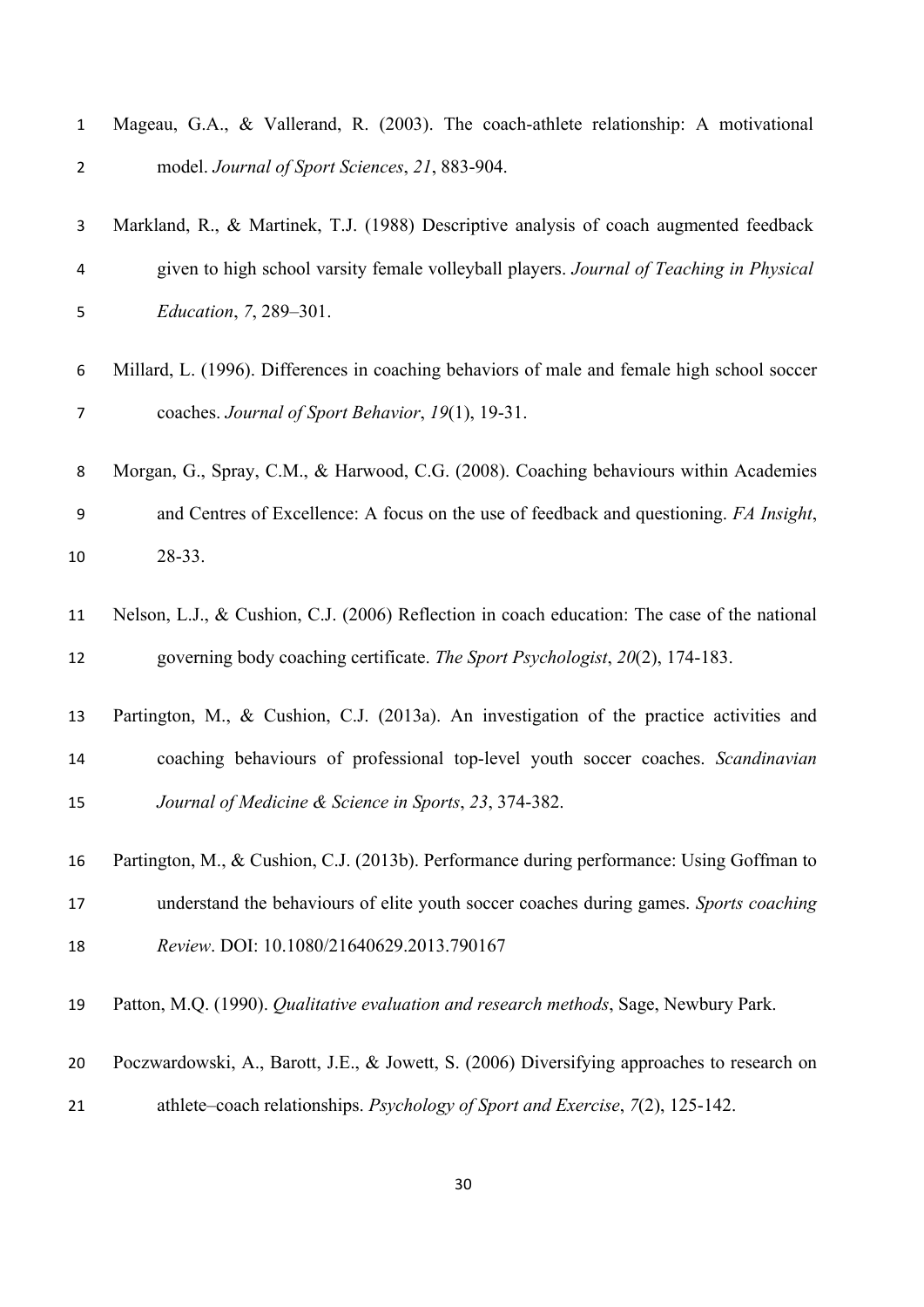| 1              | Potrac, P., & Cassidy, T. (2006). The coach as a 'more capable other. In R. L. Jones (ed), The |
|----------------|------------------------------------------------------------------------------------------------|
| $\overline{2}$ | sports coach as educator: reconceptualising sports coaching (pp. 2-13). London, UK:            |
| 3              | Routledge.                                                                                     |
| 4              | Potrac, P., Jones, R., & Armour, K. (2002). It's all about getting respect': the coaching      |
| 5              | behaviors of an expert English soccer coach. Sport, Education & Society, 7(2), 183-202.        |
| 6              | Potrac, P., Jones, R., & Cushion, C. (2007). Understanding Power and the Coach's Role in       |
| 7              | Professional English Soccer: A Preliminary Investigation of Coach Behaviour. Soccer            |
| 8              | & Society, $8(1)$ , 33-49.                                                                     |
| 9              | Schön, D.A. (1983). The Reflective Practitioner. New York: Basic Books.                        |
| 10             | Schön, D.A. (1987). Educating the Reflective Practitioner. San Francisco: Jossey-Bass.         |
| 11             | Sherman, M.A., & Hassan, J.S. (1984). Behavioural studies of youth sport coaches. In M.        |
| 12             | Pieron, & G. Graham (Eds.), The 1984 Olympic Scientific Congress Proceedings: Sport            |
| 13             | Pedagogy (pp. 103-108). Champaign, IL: Human Kinetics.                                         |
| 14             | Smith, M., & Cushion, C.J. (2006). An investigation of the in-game behaviours of               |
| 15             | professional, top-level youth soccer coaches. Journal of sports sciences, 24(4), 355-366.      |
| 16             | Smoll, F.L., & Smith, R.E. (2002). Youth sports as a behavior setting for psychosocial         |
| 17             | interventions. In J.L.Van Raalte (ed.), Exploring sport and exercise psychology (pp.           |
| 18             | 341-371). Washington: American Psychological Association.                                      |
| 19             | Smith, R.E., & Smoll, F.L. (2007). Social-cognitive approaches to coach behaviour. In S.       |
| 20             | Jowett, D. Lavallee (Eds.), Social psychology in sport (pp. 75-90). Champaign, IL:             |
| 21             | Human Kinetics.                                                                                |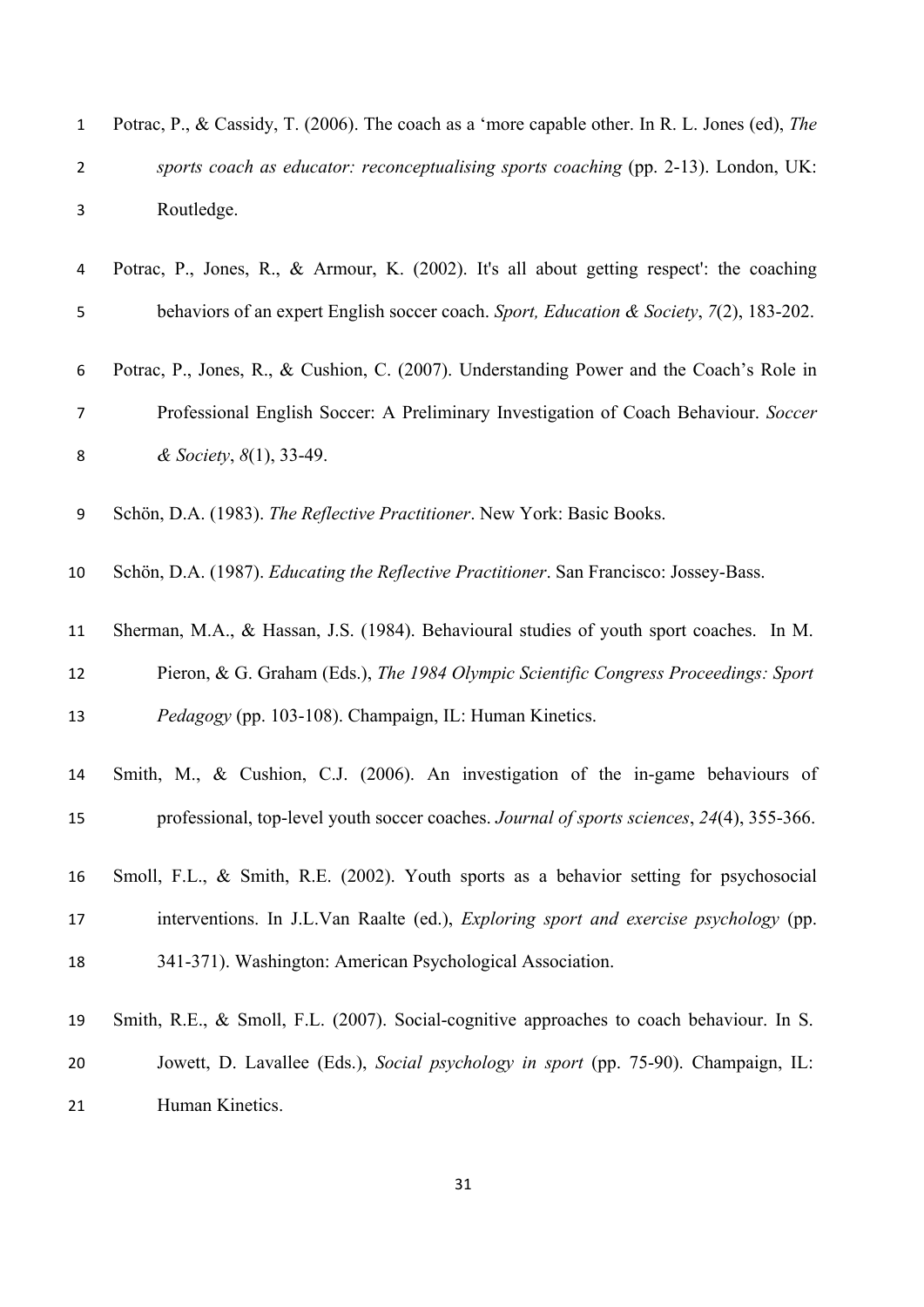| $\mathbf{1}$   | Smoll, F.L., & Smith, R.E. (2006). Development and implementation of coach-training             |
|----------------|-------------------------------------------------------------------------------------------------|
| $\overline{2}$ | programmes: Cognitive behavioural principles and techniques. In J.M. Williams (Ed.),            |
| 3              | Applied sport psychology: Personal growth to peak performance, $(5^{th}$ ed., pp. 458-480).     |
| 4              | New York: McGraw-Hill.                                                                          |
| 5              | Sparkes, A.C. (1998). Validity in qualitative inquiry and the problem of criteria: implications |
| 6              | for sport psychology. Sport Psychologist, 12(4), 363-386.                                       |
| 7              | Tabachnick, B.G., & Fidell, L.S. (2007). Using multivariate statistics. Boston: Pearson/Allyn   |
| 8              | & Bacon.                                                                                        |
| 9              | Wall, M., & Côté, J. (2007). Developmental Activities That Lead to Drop Out and Investment      |
| 10             | in Sport. Physical Education and Sport Pedagogy, 12, 77-87.                                     |
| 11             | Williams, A.M., & Hodges, N.J. (2005). Practice, instruction and skill acquisition:             |
| 12             | Challenging tradition. Journal of Sports Sciences, 23, 637–650.                                 |
| 13             | Wragg, E.C., Haynes, G.S., Wragg, C.M., & Chamberlin, R.P. (2000). Failing Teachers?            |
| 14             | London, UK: Routledge.                                                                          |
| 15             |                                                                                                 |
| 16             |                                                                                                 |
| 17             |                                                                                                 |
| 18             |                                                                                                 |
| 19             |                                                                                                 |
| 20             |                                                                                                 |
| 21             |                                                                                                 |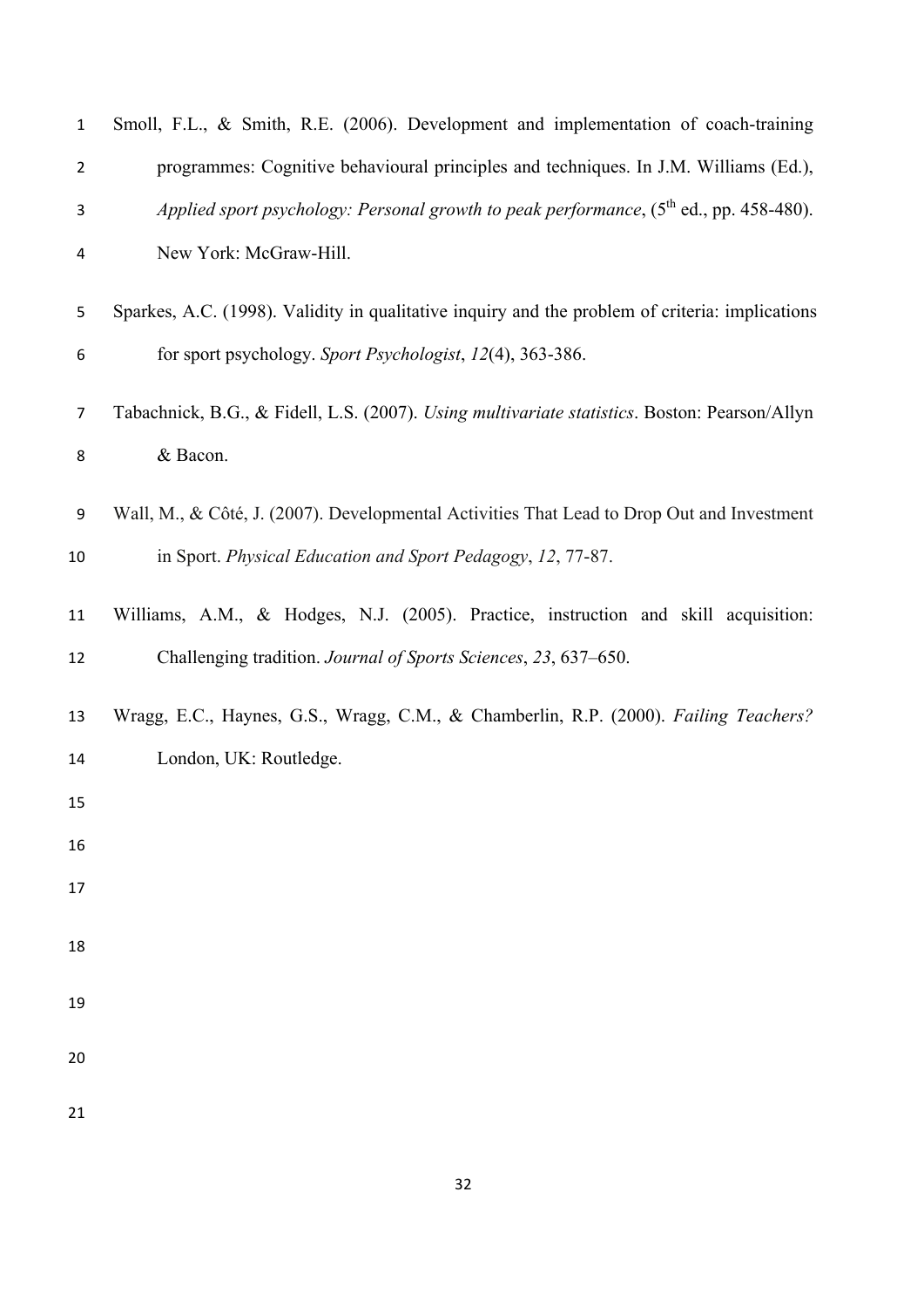# 1 Table 1. Coaches' biography

|                | Coach                                                                | $\overline{1}$ | $\overline{2}$ | $\overline{\mathbf{3}}$ | $\overline{\mathbf{4}}$ | $\overline{\mathbf{5}}$ | $\overline{6}$ | $\overline{7}$ | $\overline{\mathbf{8}}$ | $\overline{9}$       | 10                   | $\overline{11}$ | $\overline{12}$ |
|----------------|----------------------------------------------------------------------|----------------|----------------|-------------------------|-------------------------|-------------------------|----------------|----------------|-------------------------|----------------------|----------------------|-----------------|-----------------|
|                | Age group                                                            | 10's           | 10's           | 11's                    | 11's                    | 12's                    | 12's           | 13's           | 13's                    | 14's                 | 14's                 | $15/16$ 's      | $15/16s$        |
|                | Years'                                                               | $\sqrt{2}$     | $\mathfrak{Z}$ | $\mathfrak{S}$          | $\mathfrak{S}$          | $11\,$                  | $10\,$         | $\,8\,$        | $\boldsymbol{9}$        | $12\,$               | $\,8\,$              | $16\,$          | $12\,$          |
|                | experience                                                           |                |                |                         |                         |                         |                |                |                         |                      |                      |                 |                 |
|                | <b>Highest</b>                                                       | $\rm L2$       | $\rm L2$       | $\rm L2$                | $\rm L2$                | $\, {\bf B}$            | $\, {\bf B}$   | $\, {\bf B}$   | $\, {\bf B}$            | $\, {\bf B}$         | $\, {\bf B}$         | $\, {\bf B}$    | $\, {\bf B}$    |
|                | coaching                                                             |                |                |                         |                         |                         |                |                |                         |                      |                      |                 |                 |
|                | award                                                                |                |                |                         |                         |                         |                |                |                         |                      |                      |                 |                 |
|                | Teaching                                                             | $\rm No$       | $\rm No$       | $\rm No$                | $\rm No$                | Yes                     | $\rm No$       | $\rm No$       | $\operatorname{Yes}$    | $\operatorname{Yes}$ | $\operatorname{Yes}$ | $\rm No$        | $\rm No$        |
|                | qualification                                                        |                |                |                         |                         |                         |                |                |                         |                      |                      |                 |                 |
| $\overline{2}$ | L2: The Football Association Level 2 Coaching Award                  |                |                |                         |                         |                         |                |                |                         |                      |                      |                 |                 |
| $\mathbf{3}$   | B: Union of European Football Associations (UEFA) B Coaching Licence |                |                |                         |                         |                         |                |                |                         |                      |                      |                 |                 |
|                |                                                                      |                |                |                         |                         |                         |                |                |                         |                      |                      |                 |                 |
| 4              |                                                                      |                |                |                         |                         |                         |                |                |                         |                      |                      |                 |                 |
| 5              |                                                                      |                |                |                         |                         |                         |                |                |                         |                      |                      |                 |                 |
|                |                                                                      |                |                |                         |                         |                         |                |                |                         |                      |                      |                 |                 |
| $\,$ 6 $\,$    |                                                                      |                |                |                         |                         |                         |                |                |                         |                      |                      |                 |                 |
| $\overline{7}$ |                                                                      |                |                |                         |                         |                         |                |                |                         |                      |                      |                 |                 |
|                |                                                                      |                |                |                         |                         |                         |                |                |                         |                      |                      |                 |                 |
| 8              |                                                                      |                |                |                         |                         |                         |                |                |                         |                      |                      |                 |                 |
| $\overline{9}$ |                                                                      |                |                |                         |                         |                         |                |                |                         |                      |                      |                 |                 |
|                |                                                                      |                |                |                         |                         |                         |                |                |                         |                      |                      |                 |                 |
| $10\,$         |                                                                      |                |                |                         |                         |                         |                |                |                         |                      |                      |                 |                 |
| $11\,$         |                                                                      |                |                |                         |                         |                         |                |                |                         |                      |                      |                 |                 |
|                |                                                                      |                |                |                         |                         |                         |                |                |                         |                      |                      |                 |                 |
| $12\,$         |                                                                      |                |                |                         |                         |                         |                |                |                         |                      |                      |                 |                 |
| 13             |                                                                      |                |                |                         |                         |                         |                |                |                         |                      |                      |                 |                 |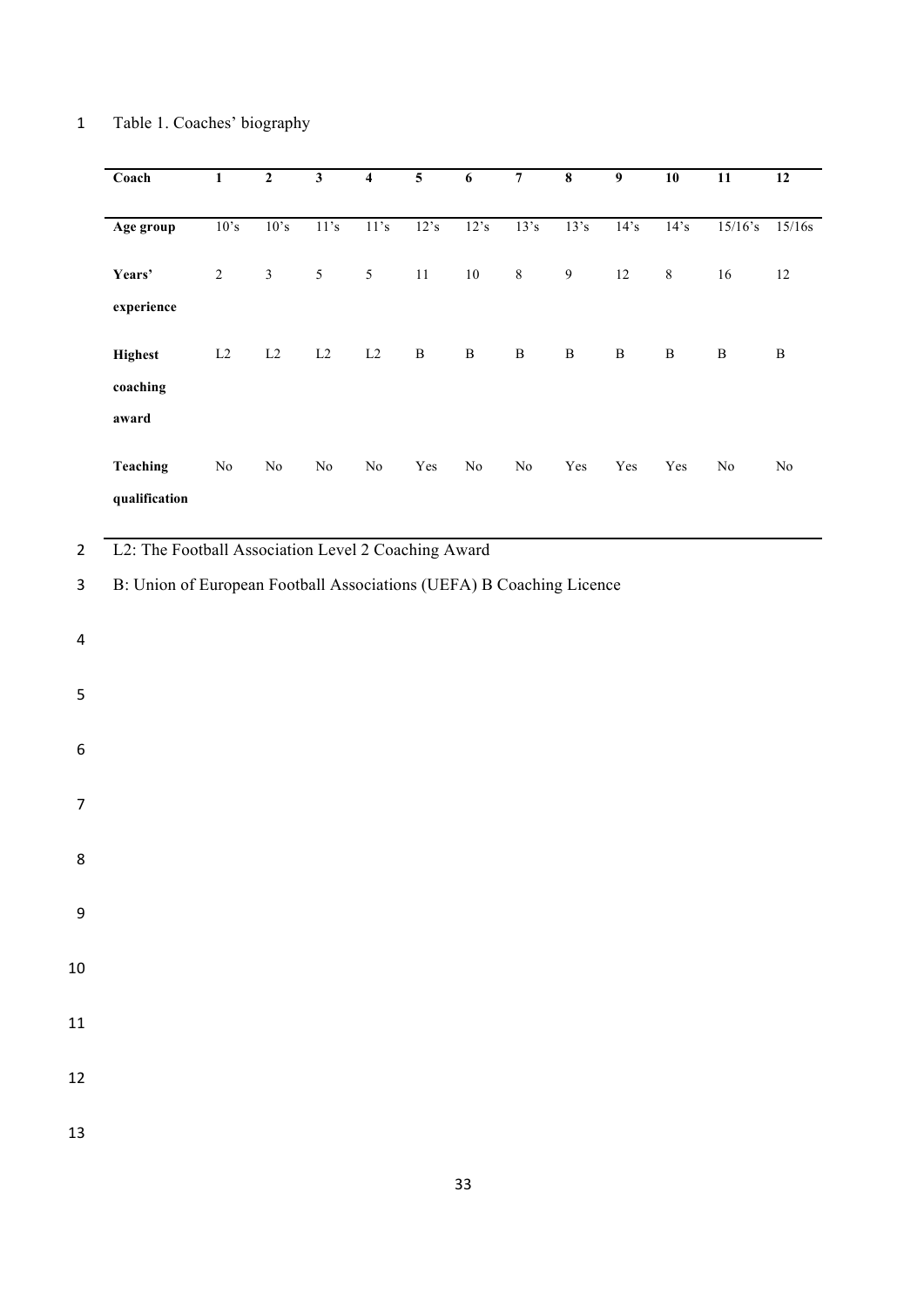- 1 Table 2. State and behaviour categories and definitions of the amended hand notation adaptation of
- 2 the Coaching Analysis and Intervention System (Cushion, Harvey, Muir & Nelson, 2012)

| <b>State - Playing Form</b> | <b>Definition</b>                                                                                                                                                           |
|-----------------------------|-----------------------------------------------------------------------------------------------------------------------------------------------------------------------------|
| Small-sided game            | Match-play with reduced number of players and two goals                                                                                                                     |
| <b>Phase of play</b>        | Uni-directional match play towards one goal                                                                                                                                 |
| <b>Conditioned game</b>     | As small-sided games, but with variations to rules, goals or areas of play<br>(e.g. possession/ball retention only games, or teams scoring by dribbling<br>across end-line) |

| <b>State - Training Form</b> | <b>Definition</b>                                                                                     |
|------------------------------|-------------------------------------------------------------------------------------------------------|
| <b>Fitness</b>               | Improving fitness aspects of the game (e.g. warm-up, cool down,<br>conditioning, rest)                |
| <b>Technical</b>             | Isolated technical skills unopposed alone or in a group                                               |
| <b>Skills</b>                | Re-enacting isolated simulated game incidents with or without focus on<br>particular technical skills |

| <b>Discrete Behaviour</b>                        | <b>Definition</b>                                                                                                                                      |
|--------------------------------------------------|--------------------------------------------------------------------------------------------------------------------------------------------------------|
| <b>Pre-Instruction</b>                           | Initial information/instruction given preceding the desired action                                                                                     |
| <b>Concurrent Instruction</b>                    | Cues, reminders, prompts (given during execution of the desired action)                                                                                |
| <b>Post-Instruction</b>                          | Information given after the execution of the desired action                                                                                            |
| <b>Convergent Questioning</b>                    | Limited number of correct answers/options - more closed                                                                                                |
| <b>Divergent Questioning</b>                     | Multiple responses/options - more open                                                                                                                 |
| Response to a question                           | Coach responds to a question that may or may not be directly related to<br>practice                                                                    |
| <b>Feedback - Knowledge of</b><br><b>Results</b> | The coach gives feedback on the outcome of an action.                                                                                                  |
| <b>Feedback - Knowledge of</b><br>Performance    | Coach gives information on the movement pattern that caused the result.                                                                                |
| Reinforcement                                    | Corrective statement that contain information to correct and improve the<br>next attempt/a participant's performance (can be delivered concurrently or |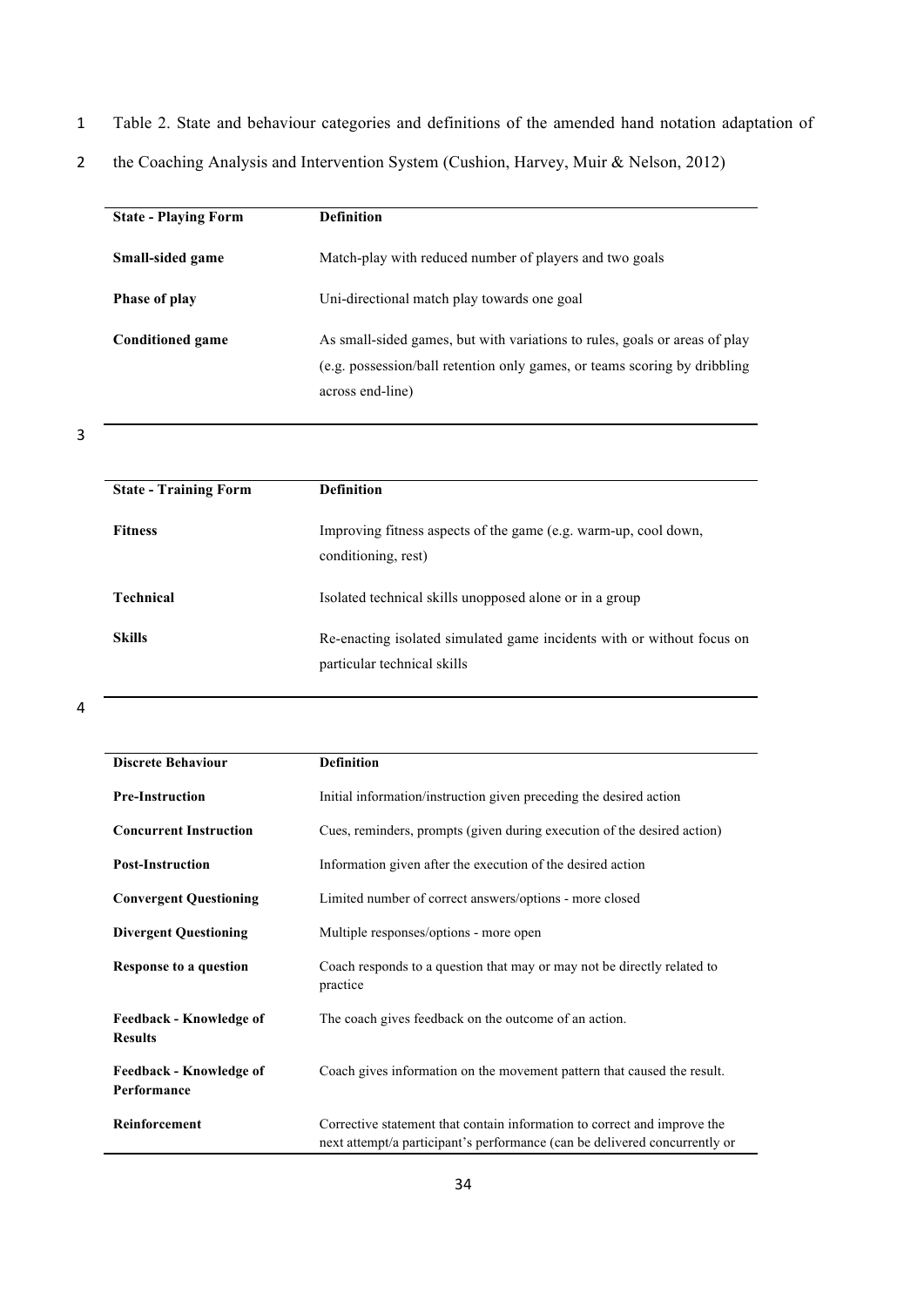|                          | post)                                                                                                          |
|--------------------------|----------------------------------------------------------------------------------------------------------------|
| <b>Positive Feedback</b> | Feedback from the coach that is positive                                                                       |
| <b>Negative Feedback</b> | Feedback from the coach that is negative                                                                       |
| Silence (On-task)        | Coach monitors practice without reacting verbally or non-verbally,<br>maintaining eye contact with the players |
| Silence (Off-task)       | Coach is visibly not engaged in the practice                                                                   |
| Management               | Management of the players - related coach behaviour contributing directly to<br>practice                       |
| <b>Humour</b>            | Jokes or content designed to make players laugh or smile                                                       |
| <b>Hustle</b>            | Verbal statements or gestures linked to effort to activate or intensify<br>previously directed behaviour       |
| Praise                   | Positive or supportive statements or gestures not relating to a specific skill<br>attempt                      |
| Punishment               | Specific punishment following a mistake                                                                        |
| Scold                    | Verbal or non-verbal behaviours demonstrating displeasure at the player/s                                      |
|                          | performance or practice behaviour                                                                              |
| Other                    | Any other behaviour not fitting any of the categories                                                          |
|                          |                                                                                                                |
|                          |                                                                                                                |
|                          |                                                                                                                |
|                          |                                                                                                                |
|                          |                                                                                                                |
|                          |                                                                                                                |

2

3

4

5

6

7

8

9

10

11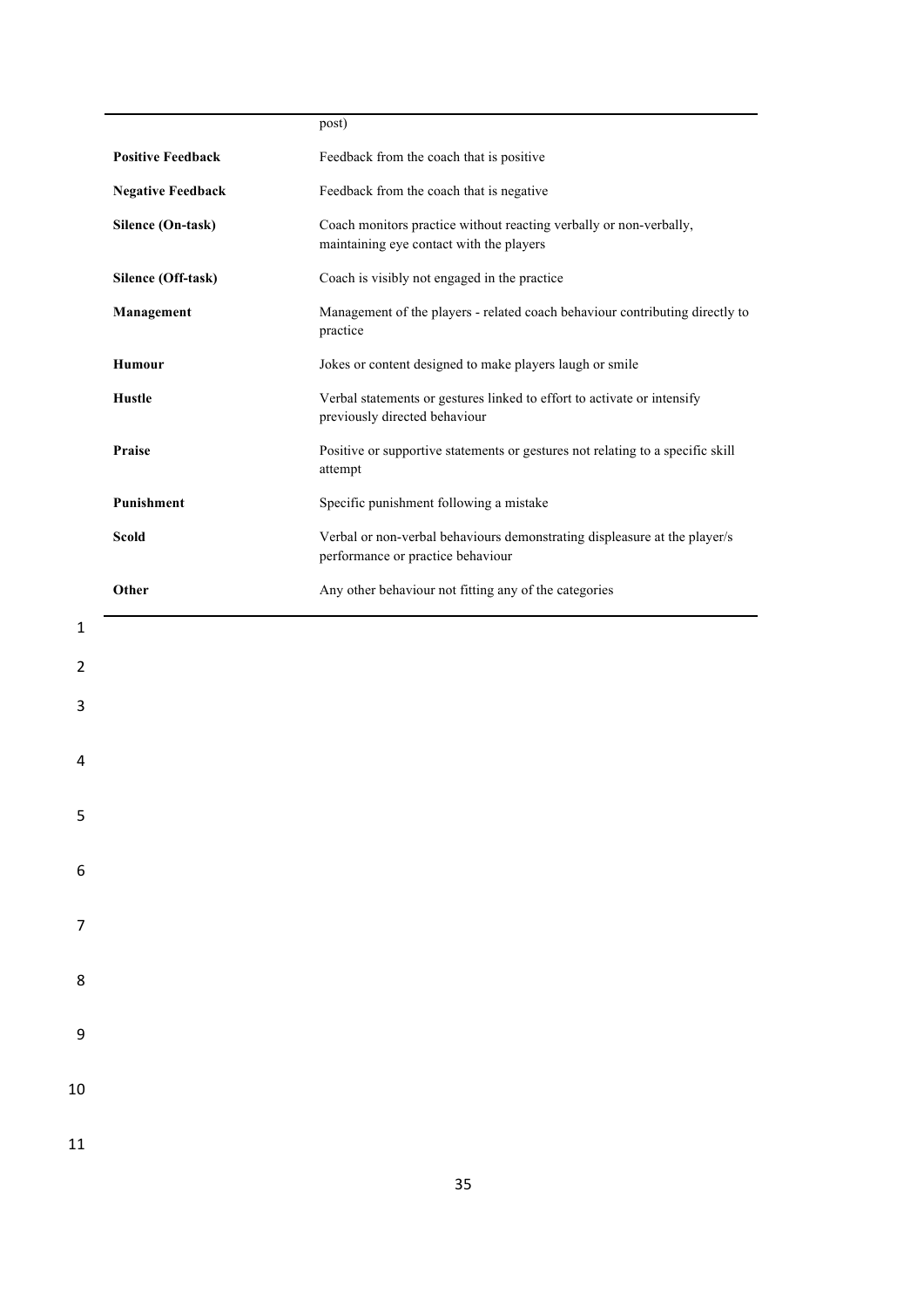- 1 Table 3. Comparison of the coaches' behaviour in practice between the different age groups (rate per
- 2 minute (RPM), percentage of behaviours (mean), standard deviation (SD) and total behaviours)

| <b>Behaviour</b>                |                   | Under 10s and 11s        |              | Under 12s and 13s |               |                | <b>Under 14s and 15/16s</b> |               |                |
|---------------------------------|-------------------|--------------------------|--------------|-------------------|---------------|----------------|-----------------------------|---------------|----------------|
|                                 |                   |                          |              |                   |               |                |                             |               |                |
|                                 | <b>RPM</b>        | $\frac{0}{0}$            | <b>Total</b> | <b>RPM</b>        | $\frac{0}{0}$ | <b>Total</b>   | <b>RPM</b>                  | $\frac{0}{0}$ | <b>Total</b>   |
| Pre instruction                 | 1.48              | 14.73(6.40)              | 2334         | 1.21              | 16.13 (3.96)  | 1242           | 1.12                        | 10.85(1.72)   | 1214           |
| <b>Concurrent instruction</b>   | 2.75              | 30.68 (2.40)             | 4478         | 2.00              | 27.30 (6.29)  | 2113           | 2.01                        | 19.98(1.56)   | 2259           |
| <b>Post instruction</b>         | 0.41              | 4.48(0.59)               | 656          | 0.31              | 4.10(0.88)    | 332            | 0.34                        | 3.28(1.80)    | 431            |
| <b>TOTAL</b> instruction        | 6.12              | 49.88(4.85)              | 7468         | 3.52              | 47.53 (5.99)  | 3687           | 3.47                        | 34.13(4.32)   | 3904           |
| <b>Convergent questioning</b>   | 0.55              | $\overline{5.63}$ (1.96) | 924          | 0.41              | 5.50(1.87)    | 415            | 0.40                        | 3.95(1.39)    | 409            |
| Divergent questioning           | 0.07              | 0.85(0.69)               | 116          | $0.18\,$          | 2.33(0.83)    | 198            | 0.33                        | 3.20(1.55)    | 410            |
| <b>TOTAL</b> questioning        | 0.62              | 6.48(2.21)               | 1040         | 0.59              | 7.83(1.50)    | 613            | 0.73                        | 7.18(1.80)    | 819            |
| Response to a question          | 0.23              | 2.40(0.47)               | 377          | 0.19              | 2.58(1.27)    | 202            | 0.11                        | 1.00(0.68)    | 128            |
| Feedback - K of R               | 0.04              | 0.73(1.00)               | 52           | 0.15              | 1.88(0.96)    | 164            | 0.12                        | 1.03(1.01)    | 143            |
| Feedback - K of P               | 0.27              | 2.60(1.30)               | 426          | 0.35              | 4.63(3.26)    | 333            | 0.93                        | 9.98 (3.64)   | 1051           |
| <b>Feedback - Reinforcement</b> | 0.15              | 2.53(2.81)               | 229          | 0.30              | 4.13(2.42)    | 326            | 0.35                        | 3.58(2.30)    | 463            |
| <b>TOTAL</b> feedback           | 0.46              | 5.83(2.81)               | 707          | 0.80              | 10.60(1.69)   | 823            | 1.40                        | 14.53(4.43)   | 1657           |
| <b>Positive Feedback</b>        | 0.30              | 4.25(2.92)               | 461          | 0.49              | 6.78(3.78)    | 538            | 0.54                        | 5.30(1.85)    | 572            |
| <b>Negative Feedback</b>        | 0.06              | 0.95(0.84)               | 92           | 0.25              | 3.25(1.51)    | 267            | 0.36                        | 4.08(2.28)    | 415            |
| <b>Silence - On-Task</b>        | 0.72              | 8.38(2.63)               | 1162         | 0.28              | 3.70(3.14)    | 253            | 0.61                        | 5.55(3.54)    | 704            |
| Silence - Off-Task              | 0.11              | 1.18(0.61)               | 190          | $0.10\,$          | 1.30(1.47)    | 113            | 0.04                        | 0.43(0.45)    | 36             |
| <b>TOTAL</b> silence            | 0.83              | 9.55(2.95)               | 1352         | 0.38              | 4.98(2.19)    | 366            | 0.65                        | 6.00(3.33)    | 740            |
| Management                      | 0.44              | 4.50(1.06)               | 699          | 0.38              | 4.85(2.39)    | 419            | 0.57                        | 5.85(1.37)    | 644            |
| <b>Humour</b>                   | 0.14              | 1.73(0.86)               | 235          | 0.13              | 1.80(1.34)    | 151            | 0.06                        | 0.60(0.20)    | 63             |
| <b>Hustle</b>                   | 0.46              | 4.35(2.93)               | 800          | 0.12              | 1.73(1.31)    | 131            | 0.40                        | 4.13(3.02)    | 364            |
| Praise                          | 0.88              | 8.80(2.45)               | 1454         | 0.51              | 6.73(3.04)    | 521            | 1.31                        | 13.13(4.14)   | 1312           |
| Punishment                      | $\overline{0.01}$ | 0.05(0.10)               | 11           | 0.01              | 0.10(0.14)    | 8              | 0.00                        | 0.00(0.00)    | $\overline{0}$ |
| <b>Scold</b>                    | 0.09              | $0.90(0.37)$ **          | 152          | 0.09              | 1.15(1.53)    | 97             | 0.40                        | 4.05(1.10)    | 414            |
| <b>TOTAL</b> punitive*          | 1.00              | 0.95(0.37)               | 163          | 1.00              | 1.25(1.66)    | 105            | 0.40                        | 4.05(1.10)    | 414            |
| Other                           | 0.04              | 0.38(0.33)               | 72           | 0.00              | 0.00(0.00)    | $\overline{0}$ | 0.00                        | 0.00(0.00)    | $\overline{0}$ |
| <b>Total</b>                    | 9.19              | 100                      | 14920        | 7.46              | 100           | 7823           | 10.00                       | 100           | 11032          |

4 \*Significant multivariate omnibus test  $(p - 0.05)$ 

5 \*\*Significant difference between under 10s and 11s coaches compared to under 12s and 13s and under 14s and 6 under 15/16s

7

8

9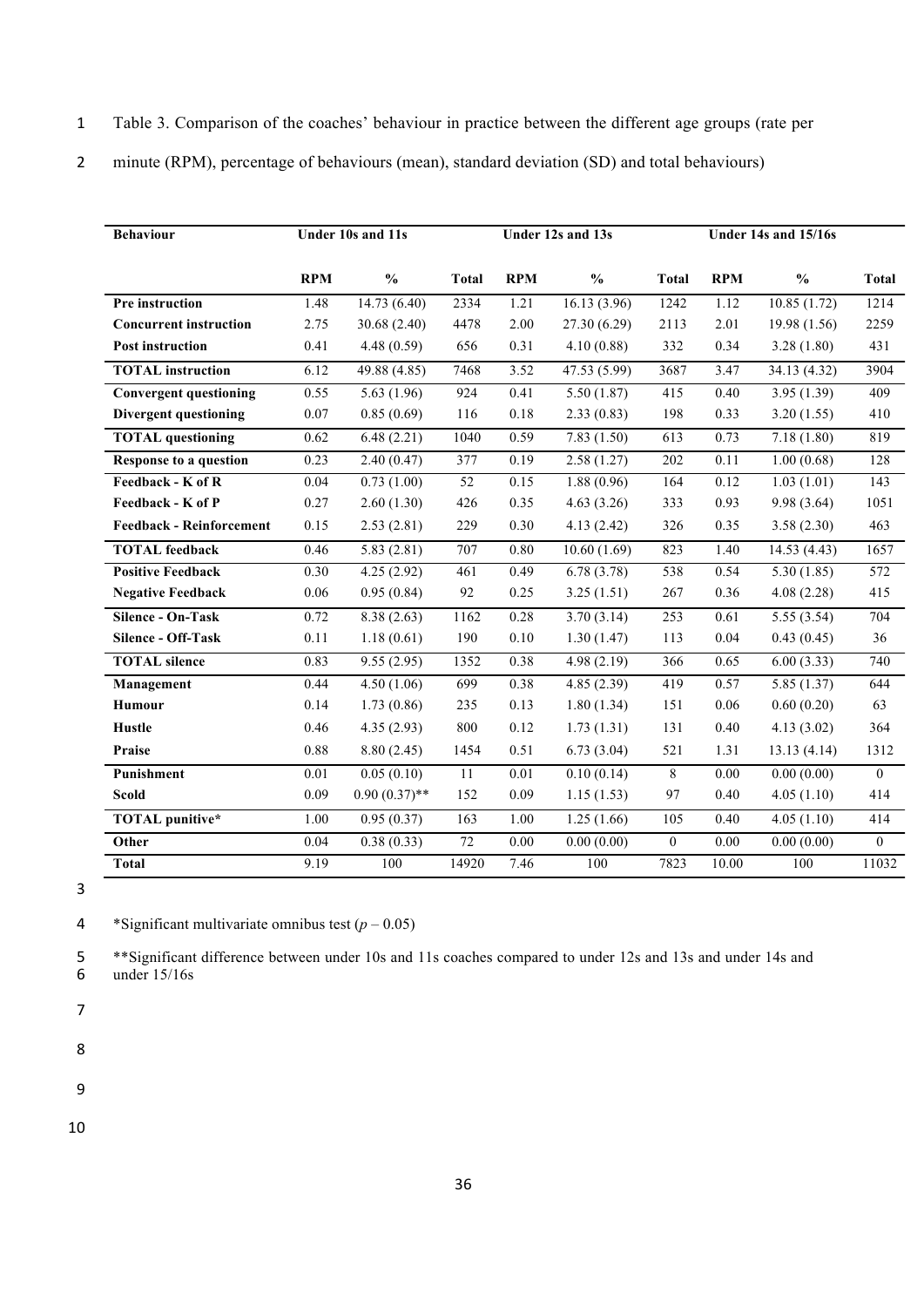|                         | Age group                          | Under 10 and 11s |              |               | Under 12s and 13s | Under 14s and 15/16s |              |
|-------------------------|------------------------------------|------------------|--------------|---------------|-------------------|----------------------|--------------|
|                         | <b>Practice Activity</b>           | Training form    | Playing form | Training form | Playing form      | Training form        | Playing form |
|                         | Time (minutes)                     | 850              | 714          | $765\,$       | $277\,$           | 427                  | 695          |
|                         | Percentage of<br>practice activity | 54               | $46\,$       | $73\,$        | $27\,$            | $38\,$               | $62\,$       |
| $\overline{2}$          |                                    |                  |              |               |                   |                      |              |
| 3                       |                                    |                  |              |               |                   |                      |              |
|                         |                                    |                  |              |               |                   |                      |              |
| $\overline{\mathbf{4}}$ |                                    |                  |              |               |                   |                      |              |
| $\mathsf S$             |                                    |                  |              |               |                   |                      |              |
|                         |                                    |                  |              |               |                   |                      |              |
| 6                       |                                    |                  |              |               |                   |                      |              |
| $\overline{7}$          |                                    |                  |              |               |                   |                      |              |
|                         |                                    |                  |              |               |                   |                      |              |
| 8                       |                                    |                  |              |               |                   |                      |              |
|                         |                                    |                  |              |               |                   |                      |              |
| 9                       |                                    |                  |              |               |                   |                      |              |
| $10\,$                  |                                    |                  |              |               |                   |                      |              |
|                         |                                    |                  |              |               |                   |                      |              |
| $11\,$                  |                                    |                  |              |               |                   |                      |              |
| $12\,$                  |                                    |                  |              |               |                   |                      |              |
|                         |                                    |                  |              |               |                   |                      |              |
| $13\,$                  |                                    |                  |              |               |                   |                      |              |
| ${\bf 14}$              |                                    |                  |              |               |                   |                      |              |
|                         |                                    |                  |              |               |                   |                      |              |
| $15\,$                  |                                    |                  |              |               |                   |                      |              |
| 16                      |                                    |                  |              |               |                   |                      |              |

# Table 4. Comparison of the coaches practice activities between the different age groups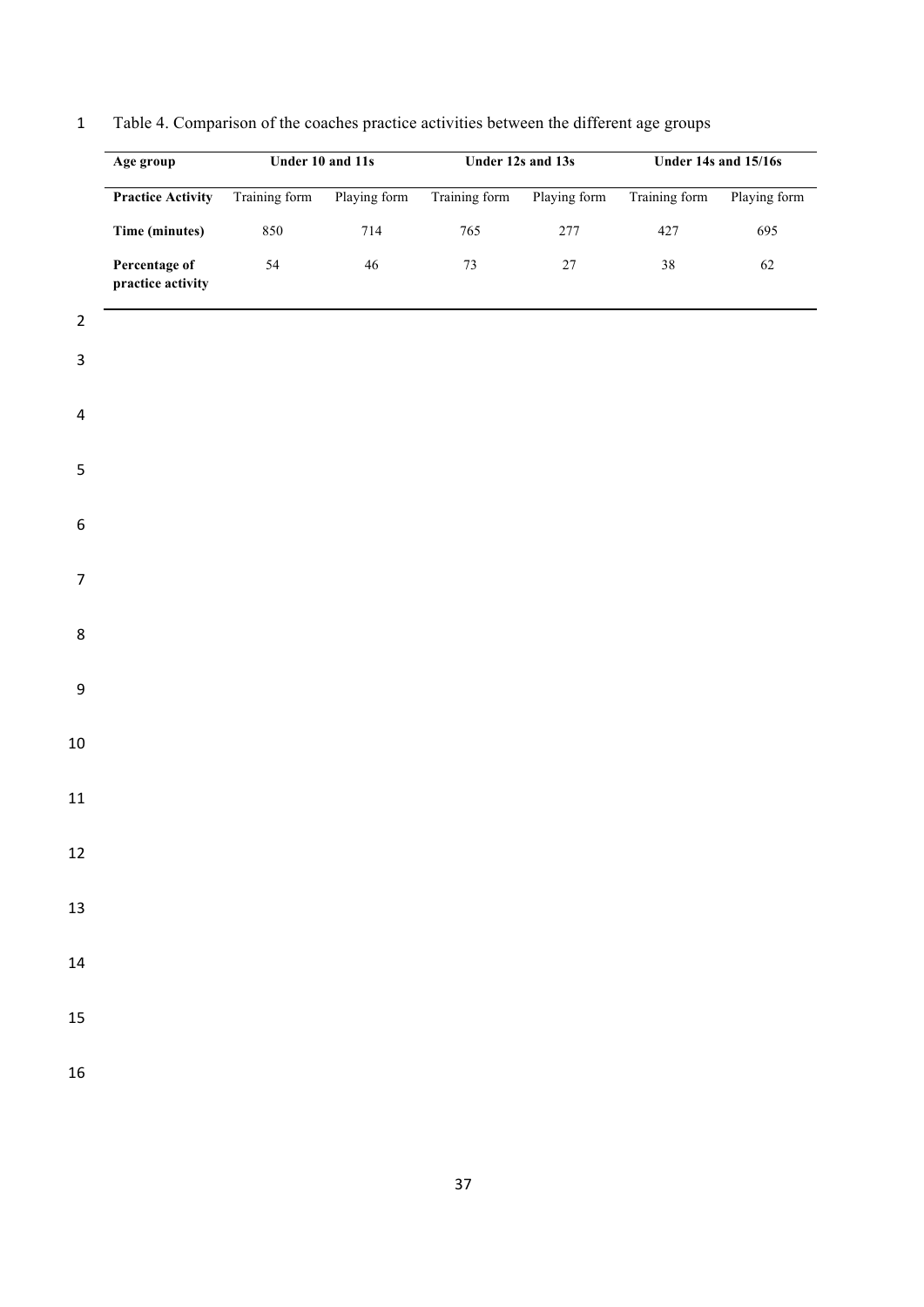- 1 Table 5. Cognitive processes for the behaviours of the under 10 and 11 coaches from the abductive
- 2 analysis

4

5

6

7

8

9

| <b>Behaviour</b>   | <b>Cognitive processes (number of</b><br>coaches out of 4)                   | <b>Example of interview data</b>                                                                                                                                                                                         |
|--------------------|------------------------------------------------------------------------------|--------------------------------------------------------------------------------------------------------------------------------------------------------------------------------------------------------------------------|
| <b>Instruction</b> | To control the group of players $(3)$                                        | 'sometimes when players are messing around they just need<br>telling to stop'                                                                                                                                            |
|                    | Contextual factors (i.e. parents) (3)                                        | 'is an expectation from parents for the coach to be giving<br>instruction whilst watching'                                                                                                                               |
|                    | Give players info whilst playing to help<br>learning $(4)$                   | 'when playing it is quicker to give information to players by<br>just telling them'                                                                                                                                      |
| Questioning        | The contextual and situational factors<br>affect the type of questioning (4) | 'depends on time in terms of the weather conditions or how<br>quickly you need to get them back into action, quite often we                                                                                              |
|                    | Use convergent questions because its<br>quicker $(3)$                        | try to get them to answer the questions themselves but also<br>their are ways were you can almost lead them down a funnel<br>to the correct answer, I ask leading questions to get the player<br>to the answers quicker' |
| Feedback           | Important to give more positive<br>feedback than negative feedback (4)       | 'I try to give as much positive feedback as possible but there<br>is the odd occasion where your meant to give negative<br>feedback, I just try not to do it as much with the age group I<br>have'                       |
|                    |                                                                              | 'no negative, all positive, all positive feedback with the<br>younger age groups'                                                                                                                                        |
| <b>Silence</b>     | No cognitive process (4)                                                     | 'no real reason for being silent'                                                                                                                                                                                        |
| <b>Punitive</b>    | Don't punish or use scold with younger<br>children (4)                       | 'I don't use press-ups or send players round the pitch when<br>they make mistakes at this age'                                                                                                                           |
|                    |                                                                              |                                                                                                                                                                                                                          |
|                    |                                                                              |                                                                                                                                                                                                                          |
|                    |                                                                              |                                                                                                                                                                                                                          |
|                    |                                                                              |                                                                                                                                                                                                                          |
|                    |                                                                              |                                                                                                                                                                                                                          |
|                    |                                                                              |                                                                                                                                                                                                                          |
|                    |                                                                              |                                                                                                                                                                                                                          |
|                    |                                                                              |                                                                                                                                                                                                                          |
|                    |                                                                              |                                                                                                                                                                                                                          |
|                    |                                                                              |                                                                                                                                                                                                                          |
|                    |                                                                              |                                                                                                                                                                                                                          |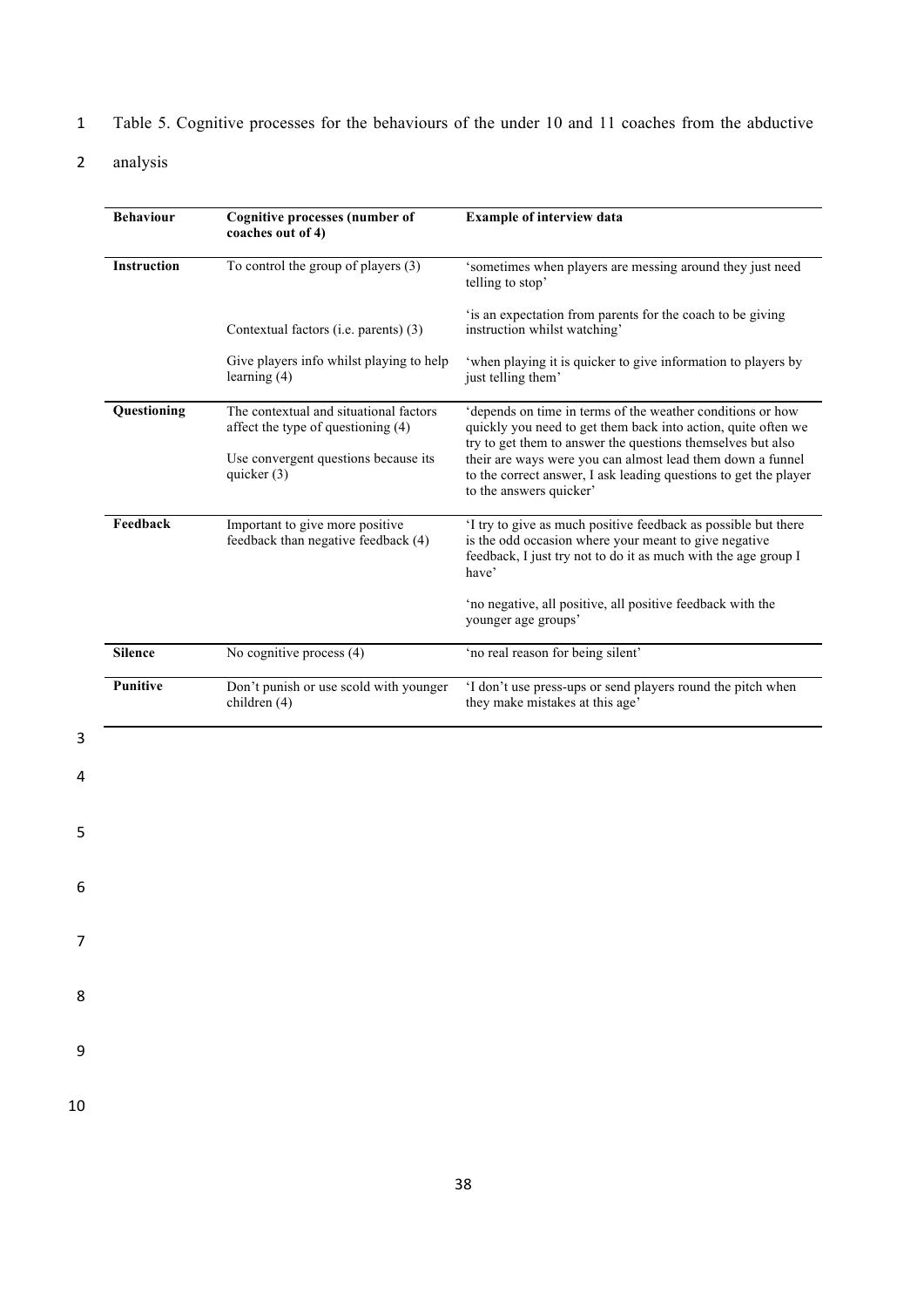- 1 Table 6. Cognitive processes for the behaviours of the under 12 and 13 coaches from the abductive
- 2 analysis

|    | <b>Behaviour</b> | <b>Cognitive processes (number of</b>                                                             | <b>Example of interview data</b>                                                                                                                                                         |
|----|------------------|---------------------------------------------------------------------------------------------------|------------------------------------------------------------------------------------------------------------------------------------------------------------------------------------------|
|    |                  | coaches out of 4)                                                                                 |                                                                                                                                                                                          |
|    | Instruction      | Players don't always need telling they<br>can learn by doing - learnt from coach<br>education (2) | 'the new courses (F.A. Youth Award) based around children<br>learning it for themselves from playing rather than the coach<br>always going in and teaching them'                         |
|    | Questioning      | Use of questioning when coaching is<br>important for learning (4)                                 | 'to develop the players, I would say I use more question and<br>answer, I am trying to get the kids to answer for themselves'                                                            |
|    |                  | Important to get players to think about<br>the answer when questioning (2)                        | 'I would not give them the answer myselfwhen asking<br>them something I don't just give them yes or no questions I<br>like the players to think about it themselves before<br>answering' |
|    | Feedback         | Give more positive feedback than<br>negative $(4)$                                                | 'I would always try to give positive feedback as much as I<br>can, I would like to shy away from negative feedback as<br>much as possible'                                               |
|    | <b>Silence</b>   | No cognitive process (4)                                                                          | 'I don't be silent for a reason'                                                                                                                                                         |
|    | Punitive         | Don't punish or use scold with younger<br>children (4)                                            | 'I don't think I punish or use scold when I coach it won't help<br>the players learn'                                                                                                    |
| 3  |                  |                                                                                                   |                                                                                                                                                                                          |
| 4  |                  |                                                                                                   |                                                                                                                                                                                          |
|    |                  |                                                                                                   |                                                                                                                                                                                          |
| 5  |                  |                                                                                                   |                                                                                                                                                                                          |
| 6  |                  |                                                                                                   |                                                                                                                                                                                          |
| 7  |                  |                                                                                                   |                                                                                                                                                                                          |
| 8  |                  |                                                                                                   |                                                                                                                                                                                          |
| 9  |                  |                                                                                                   |                                                                                                                                                                                          |
|    |                  |                                                                                                   |                                                                                                                                                                                          |
| 10 |                  |                                                                                                   |                                                                                                                                                                                          |
| 11 |                  |                                                                                                   |                                                                                                                                                                                          |
| 12 |                  |                                                                                                   |                                                                                                                                                                                          |